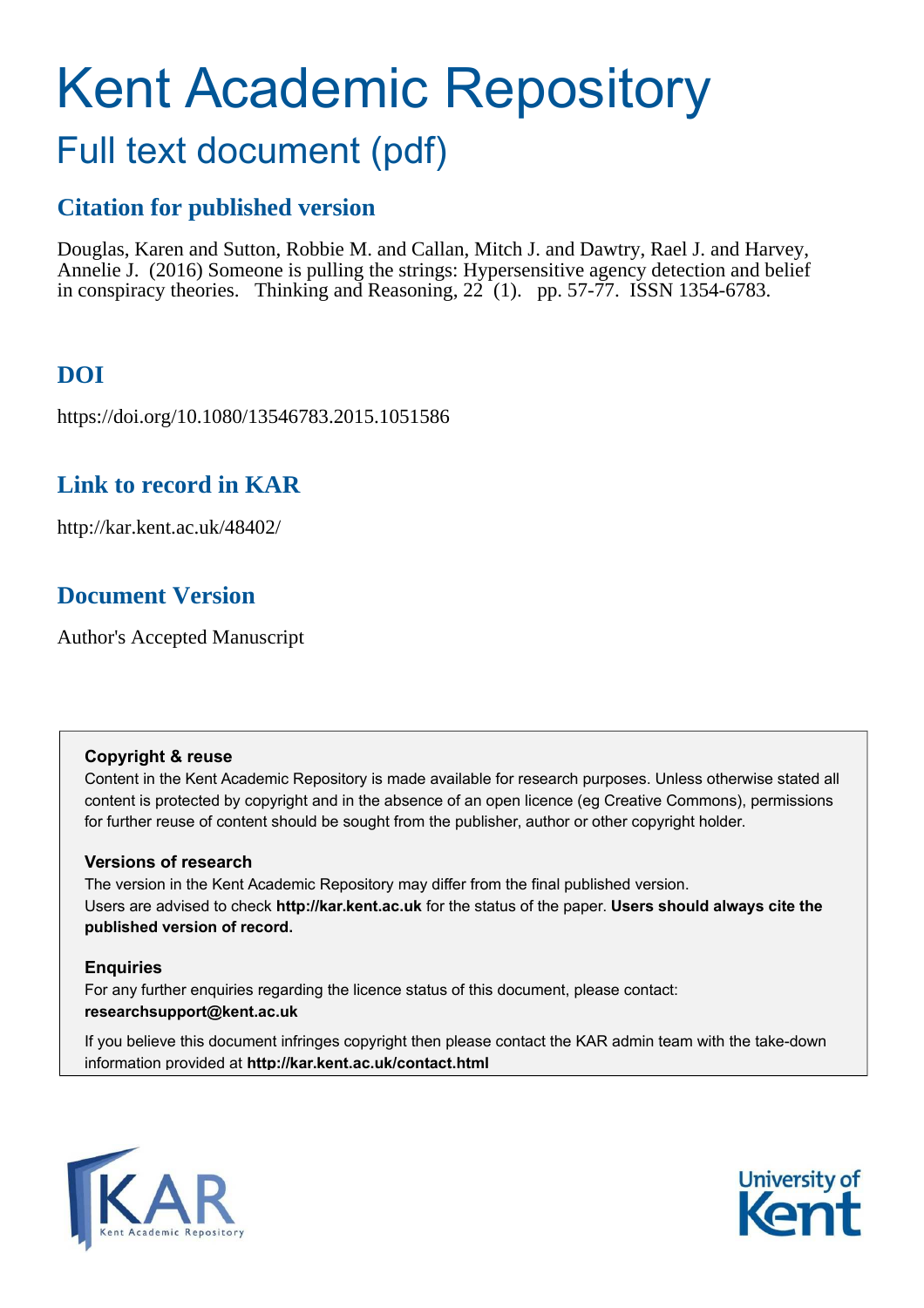## **Someone is Pulling the Strings: Hypersensitive Agency Detection and Belief in Conspiracy Theories**

Karen M. Douglas\*, Robbie M. Sutton, Mitchell J. Callan,

Rael J. Dawtry and Annelie J. Harvey

#### **Author notes:**

\* Karen M. Douglas, School of Psychology, University of Kent, Canterbury, CT27NP,

United Kingdom. Ph: +44 1227 824758. Email: [k.douglas@kent.ac.uk.](mailto:k.douglas@kent.ac.uk)

Robbie M. Sutton, School of Psychology, University of Kent, Canterbury, CT27NP,

United Kingdom. Ph: +44 1227 823080. Email: [r.sutton@kent.ac.uk.](mailto:r.sutton@kent.ac.uk)

Mitchell J. Callan, Department of Psychology, University of Essex, Colchester,

CO43SQ. Ph: +44 1206 873817, Email: [mcallan@essex.ac.uk.](mailto:mcallan@essex.ac.uk)

Rael J. Dawtry, School of Psychology, University of Kent, Canterbury, CT27NP, United

Kingdom. Ph: +44 1227 823181. Email: [rd299@kent.ac.uk.](mailto:rd299@kent.ac.uk)

Annelie J. Harvey, Department of Psychology, Anglia Ruskin University, Cambridge,

CB11PT. Ph: +44 8451 962731, Email: [annelie.harvey@anglia.ac.uk.](mailto:annelie.harvey@anglia.ac.uk)

\* Corresponding author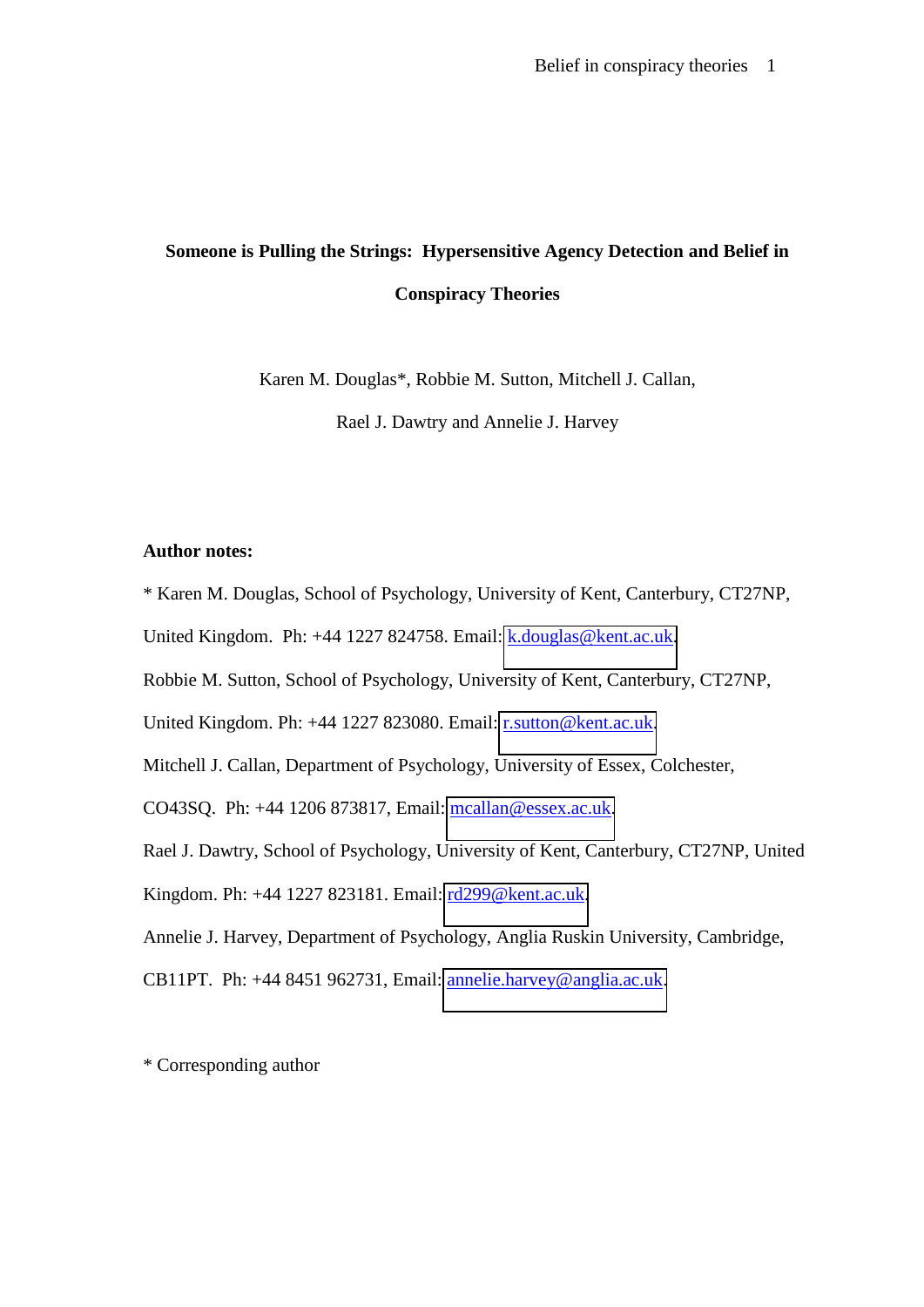#### **Abstract**

We hypothesized that belief in conspiracy theories would be predicted by the general tendency to attribute agency and intentionality where it is unlikely to exist. We further hypothesized that this tendency would explain the relationship between education level and belief in conspiracy theories, where lower levels of education have been found to be associated with higher conspiracy belief. In Study 1 (N=202) participants were more likely to agree with a range of conspiracy theories if they also tended to attribute intentionality and agency to inanimate objects. As predicted, this relationship accounted for the link between education level and belief in conspiracy theories. We replicated this finding in Study 2 (N=330), whilst taking into account beliefs in paranormal phenomena. These results suggest that education may undermine the reasoning processes and assumptions that are reflected in conspiracy belief.

#### **Keywords**:

Conspiracy theories, hypersensitive agency detection, intentionality bias, paranormal beliefs, education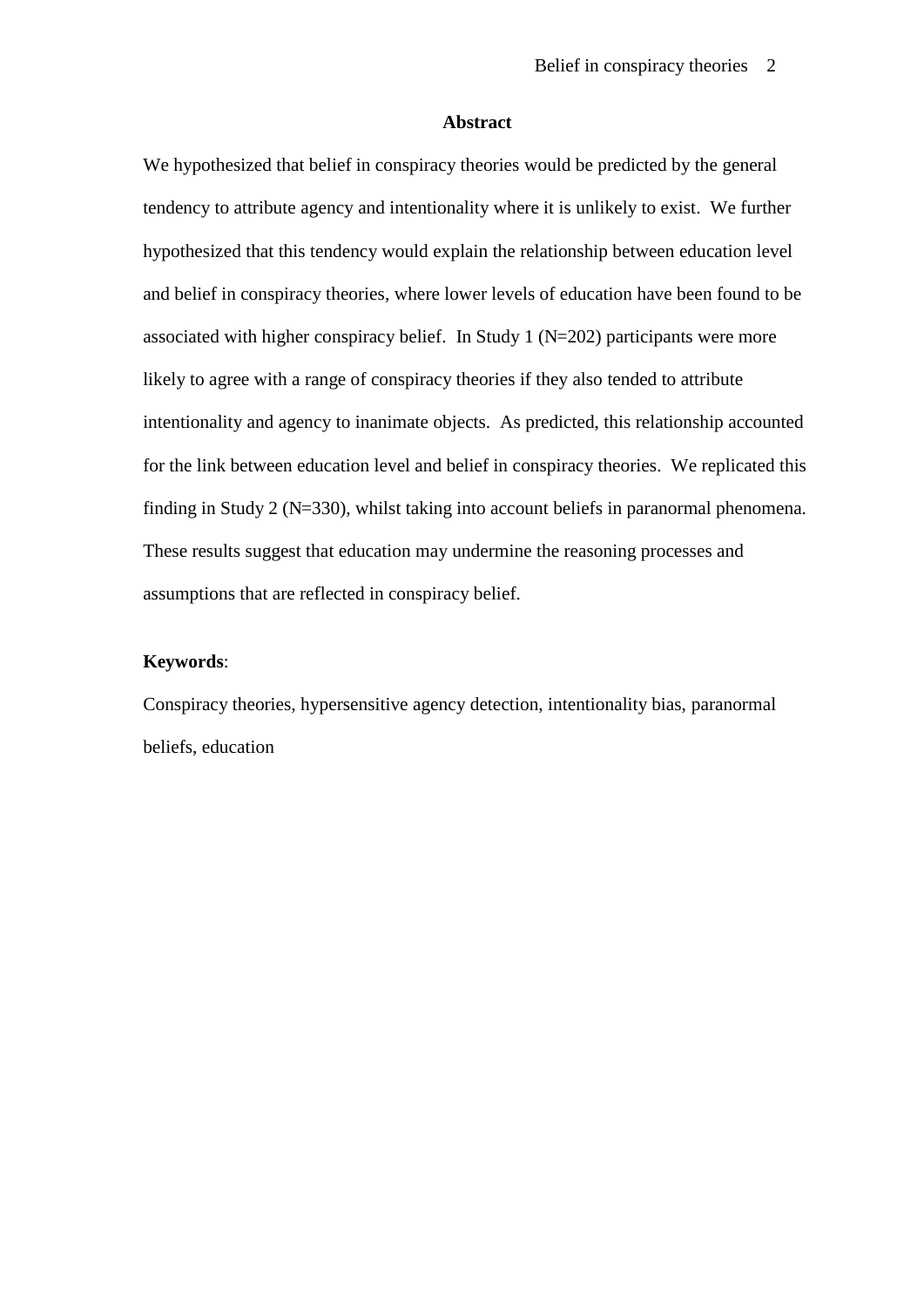## **Someone is Pulling the Strings: Hypersensitive Agency Detection and Belief in Conspiracy Theories**

Conspiracy theories are attempts to explain the ultimate causes of events as secret plots by powerful and malevolent groups rather than as overt activities or natural occurrences (Byford, 2011; McCauley & Jacques, 1979; Sunstein & Vermeule, 2009). For example, popular conspiracy theories suppose that the 9/11 attacks on the Twin Towers were an 'inside job' (Swami, Chamorro-Premuzic & Furnham, 2010; Wood & Douglas, 2013), that Princess Diana was murdered by elements within the British establishment (Douglas & Sutton, 2008; 2011), that climate change is a hoax (Jolley & Douglas, 2014a; Lewandowsky, Oberauer & Gignac, 2013) and that Lee Harvey Oswald acted on behalf of the CIA in assassinating U.S. President John F. Kennedy (McCauley & Jacques, 1979; McHoskey, 1995). Conspiracy theories are a prominent characteristic of contemporary culture, aided by the ease and speed of Internet communication (Coady, 2006). They capture public interest, typically drawing attention away from official explanations in favour of elaborate plots and schemes.

Some conspiracy theories may have positive consequences. For example, they may allow individuals to question social systems and in turn encourage government transparency (e.g., Clarke, 2002; Fenster, 1999; Swami & Coles, 2010). They may also reveal inconsistencies in official accounts of events (e.g., Clarke, 2002) uncovering new information for examination (Miller, 2002). However, recent research suggests that conspiracy theories may also have detrimental effects on health decisions, political engagement, and pro-environmental behavior. For example, exposure to anti-vaccine conspiracy theories decreases people's intentions to vaccinate (Jolley & Douglas, 2014b), an effect mediated by feelings of powerlessness, disillusionment and mistrust. Further, belief in the theory that birth control and HIV/AIDS are forms of genocide against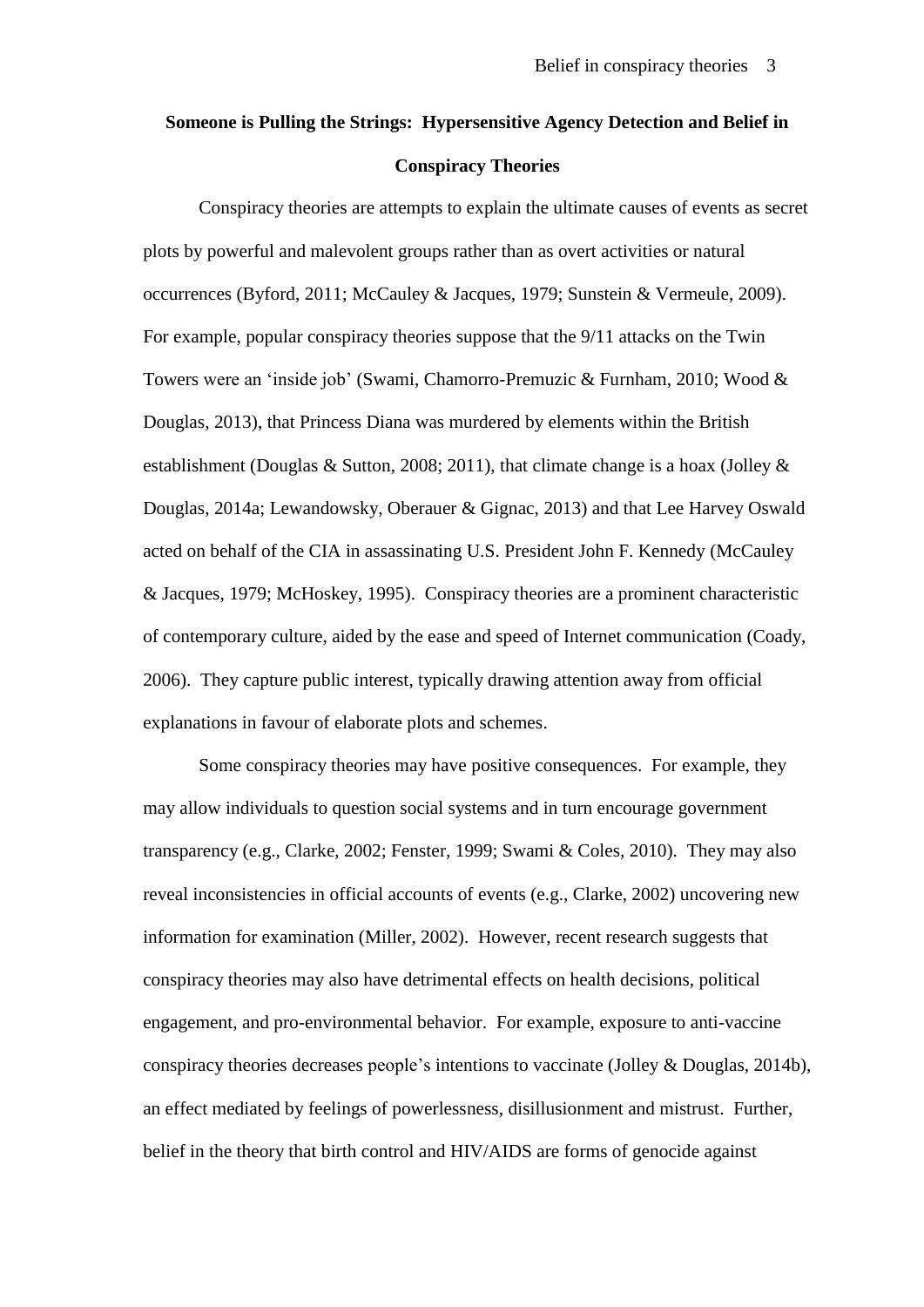African Americans is associated with negative attitudes toward contraception (Bird & Bogart, 2003; Bogart & Thorburn, 2006). Also, exposure to anti-government and climate change conspiracy theories has been found to negatively influence political engagement and pro-environmental intentions respectively, effects explained by feelings of powerlessness (Jolley & Douglas, 2014a).

With both the positive and negative consequences of conspiracy theories in mind, it is important to understand the psychological factors associated with conspiracy belief. In recent years, psychologists have made significant progress in understanding these factors. For example, people are likely to believe in a particular conspiracy theory if they also believe in others (Goertzel, 1994). This phenomenon occurs even when conspiracy theories contradict each other (Sutton & Douglas, 2014; Wood, Douglas & Sutton, 2012). Also, researchers have uncovered a range of individual differences and personality variables associated with conspiracy belief, such as anomie, distrust in authority, political cynicism, powerlessness (Abalakina-Paap, Stephan, Craig & Gregory, 1999; Goertzel, 1994; Swami et al., 2011), Machiavellianism (Douglas & Sutton, 2011) and schizotypy (Darwin, Neave & Holmes, 2011). The growing psychological 'profile' of the typical conspiracy believer therefore appears to be that of a morally deficient, psychologically deficient and cynical individual (e.g., Groh, 1987; Plomin & Post, 1997).

However, this picture is rather too negative and simplistic given the popularity of conspiracy theories in the general population. Also, whilst previous research provides valuable insight into the personality characteristics of people who are prone to conspiracist ideation, it provides little information about the cognitive mechanisms that lead to conspiracist ideation, and therefore the cognitive mechanisms that are likely to enable people to resist the conspiracy theories that may be harmful. Recently, social scientists have focused more on what these psychological processes, cognitive biases and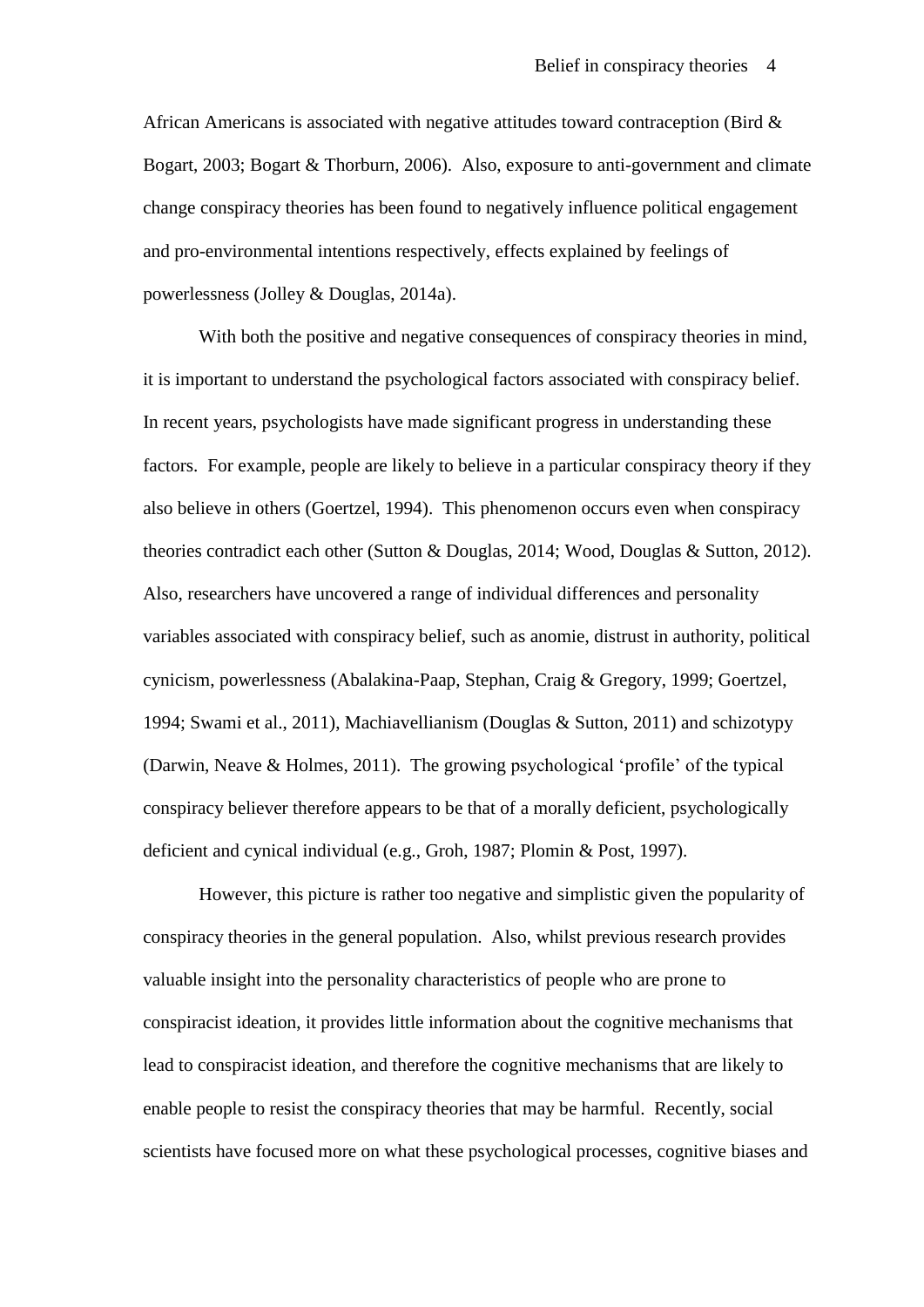thinking styles might be. For example, Douglas and Sutton (2011) found that the psychological process of projection contributes to conspiracy belief, in that people endorsed conspiracy theories more when they felt they themselves would be willing to conspire. van Prooijen and Jostmann (2013) found that inducing uncertainty led people to heightened conspiracy belief. Further, Brotherton and French (2014) found that people who endorsed conspiracy theories were more likely to commit the conjunction fallacy – the tendency to overestimate the likelihood of co-occurring events (Tversky  $\&$ Kahneman, 1983). Belief in conspiracy theories may also be in part a result of the proportionality bias – the tendency to attribute small, mundane causes to insignificant events, and large, major causes to more significant events (Leman & Cinnirella, 2007; van Prooijen & van Dijk, 2014). Further, conspiracy beliefs have been consistently found to be associated with supernatural beliefs such as religious beliefs and beliefs in the paranormal (e.g., Darwin et al., 2011; Newheiser, Farias & Tausch, 2011; Stieger, Gumhalter, Tran, Voracek & Swami, 2013; Swami, Coles et al., 2013). Belief in conspiracy theories therefore appears to be associated with the way people perceive the world around them, in particular when events are unclear or uncertain.

The view that conspiracy belief can be explained by thinking and reasoning is further underscored by the fact that belief in conspiracy theories has been found to be associated with education level, such that people with higher levels of education tend to be less likely to endorse conspiratorial explanations for events (Bird & Bogart, 2003; Goertzel, 1994; Oliver & Wood, 2014; Uscinski & Parent, 2014). Improving education in digital literacy (Bartlett & Miller, 2011) and in health and science (e.g., Bogart  $\&$ Thorburn, 2005, 2006) are often cited as methods of overcoming conspiracy theorizing. Some research also points to the more general cognitive benefits of education. For example, when controlling for other natural confounds such as self-selection into further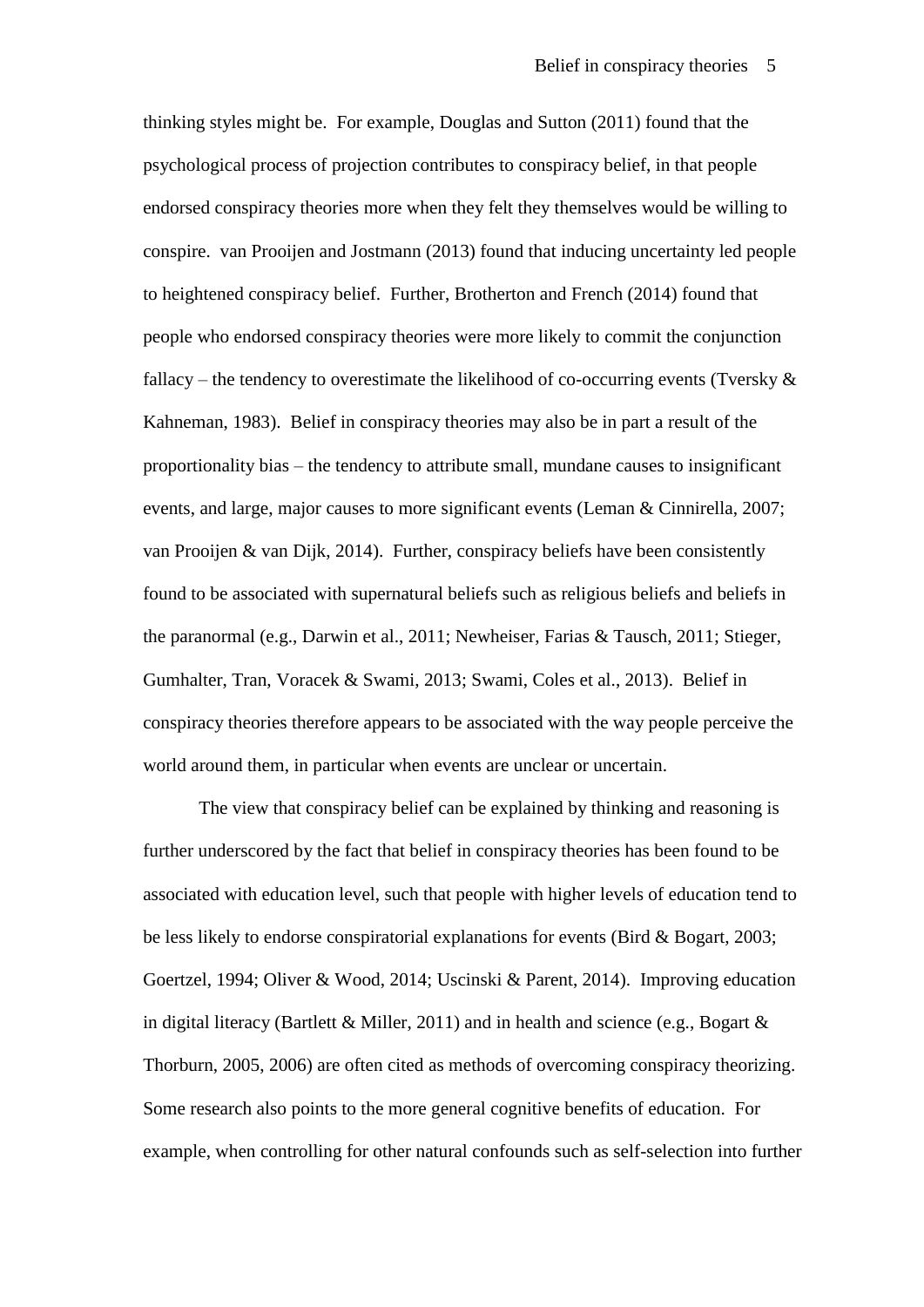education, schooling is a significant predictor of IQ (Brinch & Galloway, 2012). Further, between-sibling differences in IQ can be partly explained by learning-to-read age (Ritchie, Bates & Plomin, 2015). Also, some evidence suggests that education correlates negatively (albeit weakly) with irrational beliefs such as attributions of events to fate and the belief in karma (Banerjee & Bloom, 2014). Logical errors and biases in thinking style, including conspiracy belief, may therefore be improved by education.

Another such cognitive bias is hypersensitive agency detection (HAD) – the tendency to attribute agency and intentionality where it does not exist or is unlikely to exist (Barrett, 2004, 2007). Research has shown that people commonly interpret the movement of two-dimensional geometric shapes as being intentional and agentic (e.g., Heider & Simmel, 1944; Scholl & Tremoulet, 2000). In the absence of typical indicators of agency such as faces or hands, people describe the movement of shapes as they might normally explain the intentional actions of human beings. Barrett (2004) argued that people do this because the brain is hard-wired to be hypersensitive to agency in the environment. Specifically, since humans have evolved in an environment that contains many agents (e.g., friends, enemies and dangerous predatory animals) hypersensitivity to agency may be adaptive because it makes people wary in their interactions with the environment around them, reducing vulnerability to unexpected outcomes and avoiding risk from potentially dangerous factors (Barrett, 2004; Guthrie, 1993). Being able to detect and understand an event and react quickly, or respond quickly to an ambiguous situation, is important for physical and social survival.

HAD has been used to explain why people believe in the existence of invisible agents such as spirits and gods, and why people are religious (Barrett, 2007). A general tendency to overestimate the presence of other agents reinforces the belief in an omnipresent and invisible supernatural agent (Barrett, 2007). HAD has also been linked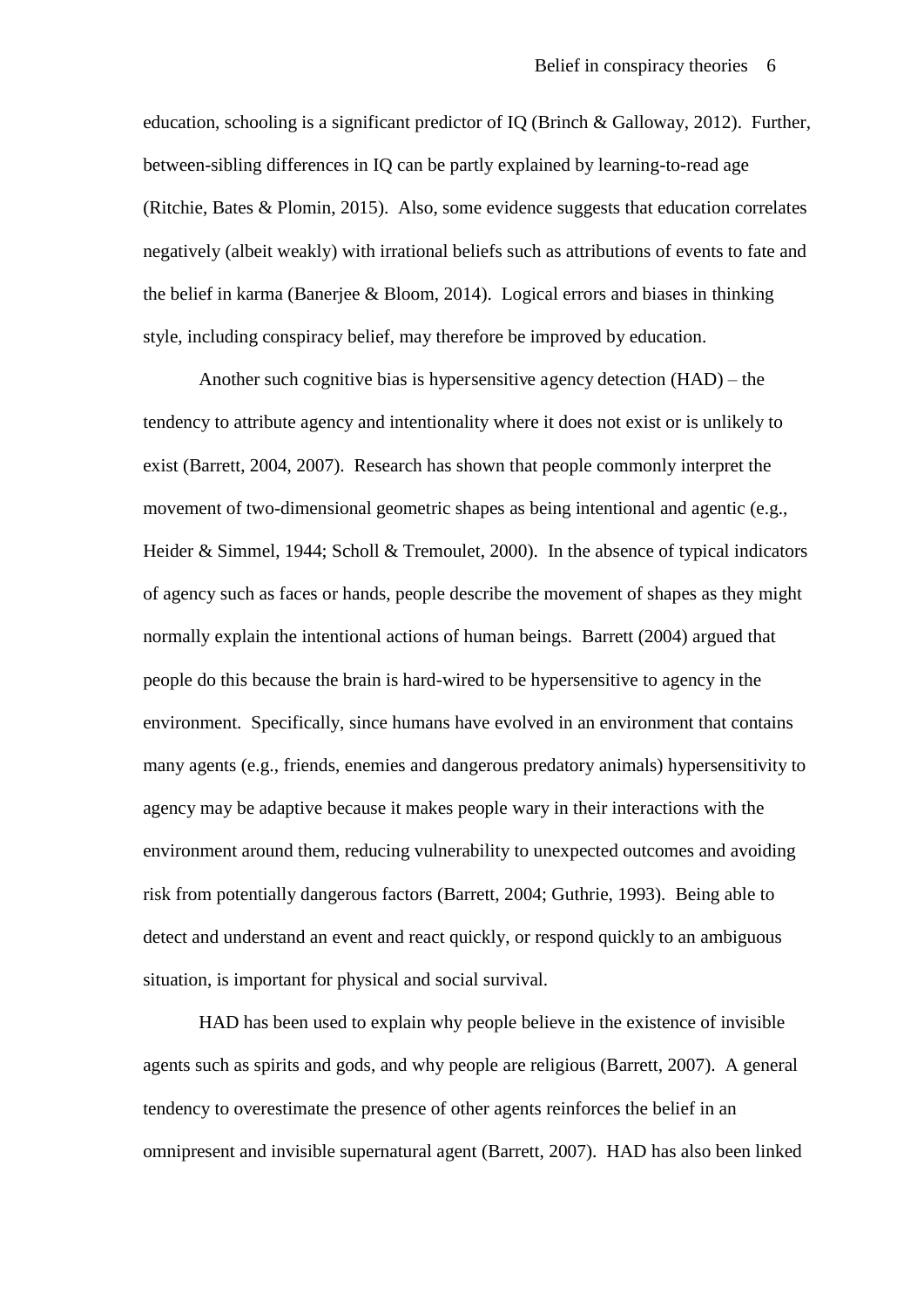to superstition – the belief that there is a cause and effect between unconnected events (e.g., that a particular number brings good luck; Lanman, 2012). Similarly, although much of human behavior is intentional, researchers have argued that people show a tendency to judge all actions of other people to be intentional by default (Rosset, 2008). Further, people are prone to explain natural phenomena (e.g., that some rocks are pointy) as having a purpose (e.g., so that animals do not sit on them) rather than a natural cause (e.g., the composition of the rock piled up over time; Kelemen, 1999). Much of the time individuals are able to override or inhibit these tendencies, but under conditions of limited processing ability, people commonly attribute intentionality where it does not exist and see natural phenomena as having some hidden purpose (Kelemen & DiYanni, 2005; Rosset, 2008).

As is the case for HAD, there is a robust relationship between conspiracy belief and belief in supernatural phenomena (Darwin et al., 2011; Newheiser et al., 2011; Stieger et al., 2013; Swami, Coles et al., 2013). Also, by definition, conspiracy theories assume purpose, agency and intentionality. Specific human agents are implicated either when it is unlikely to have been their responsibility, they are likely to have done nothing, or when the event was most likely the result of an accident. With limited information to understand events, people are likely to attribute intentionality and agency to attempt to make sense of what happened. There is some preliminary evidence to suggest that this indeed occurs. Imhoff and Bruder (2014, Study 4) asked participants to rate their agreement with conspiracy theories and also to complete a scale of individual differences in anthropomorphism – the tendency to attribute human characteristics to anything other than a human being – as a proxy of the tendency to attribute intentionality and agency (Waytz, Cacioppo & Epley, 2010). There was a significant positive relationship between the tendency to anthropomorphize and to believe in conspiracy theories.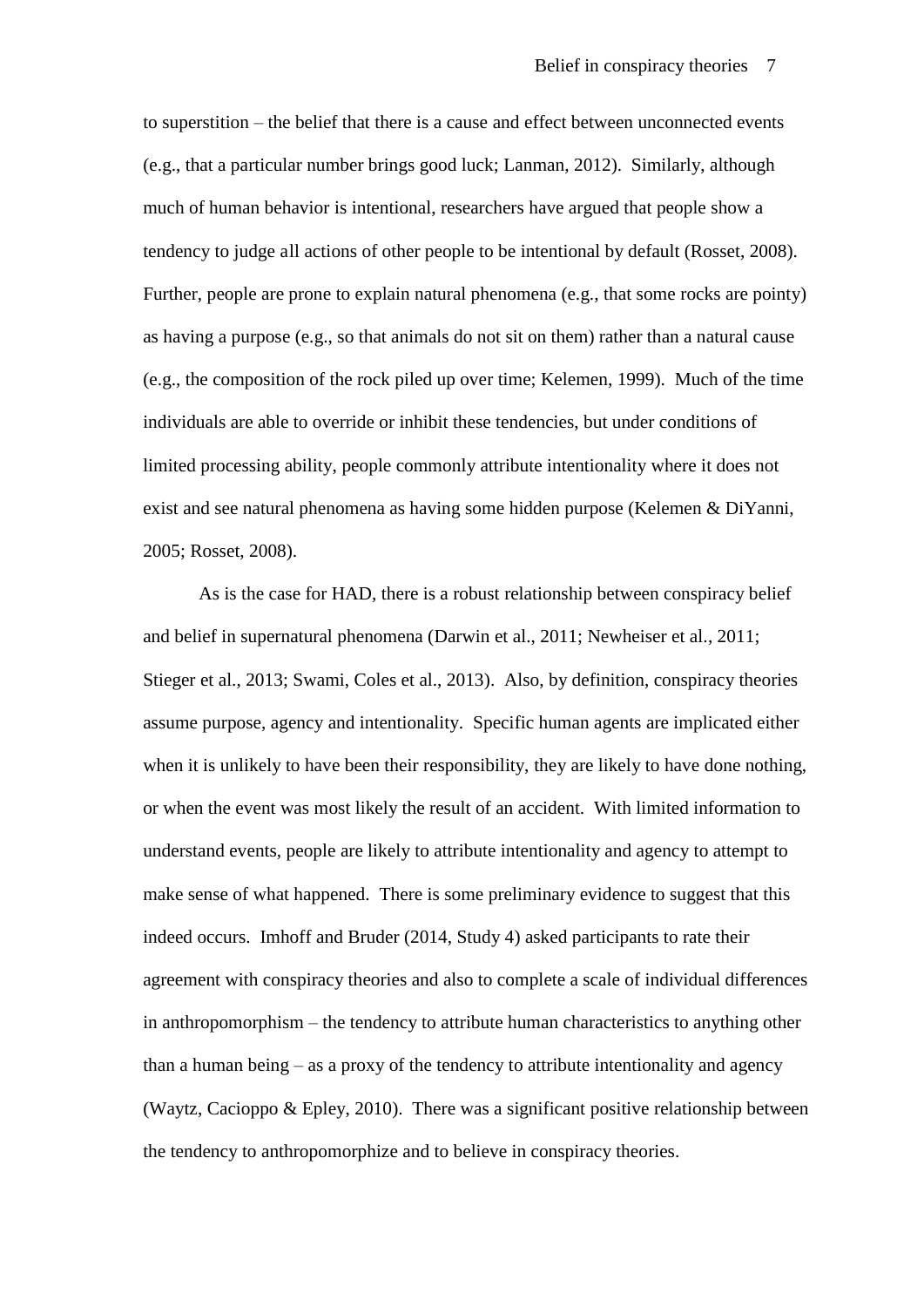In the current paper, we aim to replicate and build upon this finding. Specifically, we argue that the link between HAD and conspiracy belief may have a broader significance. In particular, this thinking style may enable us to explain why individuals with lower levels of education tend to be more likely to endorse conspiracy theories. Specifically, belief in conspiracy theories has been found to be negatively associated with analytic cognitive style, which reflects the propensity to put aside intuitions when engaging in problem solving (Swami, Voracek, Steiger, Tran & Furnham, 2014). Analytic cognitive style, which allows people to reject false inferences that have been based on instincts and hunches (processes arguably very similar to resisting the automatic detection of agency), is positively correlated with education level (Pennycook, Cheyne, Seli, Koehler & Fugelsang, 2012). Further, analytic cognitive style has been found to be negatively correlated with supernatural belief (Pennycook et al., 2012). We know that HAD is associated with belief in the supernatural (Barrett, 2007; Riekki, Lindeman & Raji, 2014) and conspiracy belief (Imhoff & Bruder, 2014), and also that conspiracy belief is associated with supernatural belief (Darwin et al., 2011; Newheiser et al., 2011; Stieger et al., 2013; Swami, Coles et al., 2013). Therefore, people with lower levels of education may be more likely to endorse conspiratorial explanations for events because they also show a greater tendency to attribute intentionality and agency in general. This tendency, and in turn conspiracy theorizing, may be somewhat addressed by education.

 In two studies, we examined the association between education, HAD and conspiracy belief. Study 1 ( $N=202$ ) tested the hypothesis that the tendency to attribute agency and intentionality would predict conspiracy belief, and that it would also explain the relationship between education level and belief in conspiracy theories. Study 2 (N=330) tested the hypothesis that these relationships would hold even when beliefs in paranormal phenomena are taken into account. A range of demographic factors have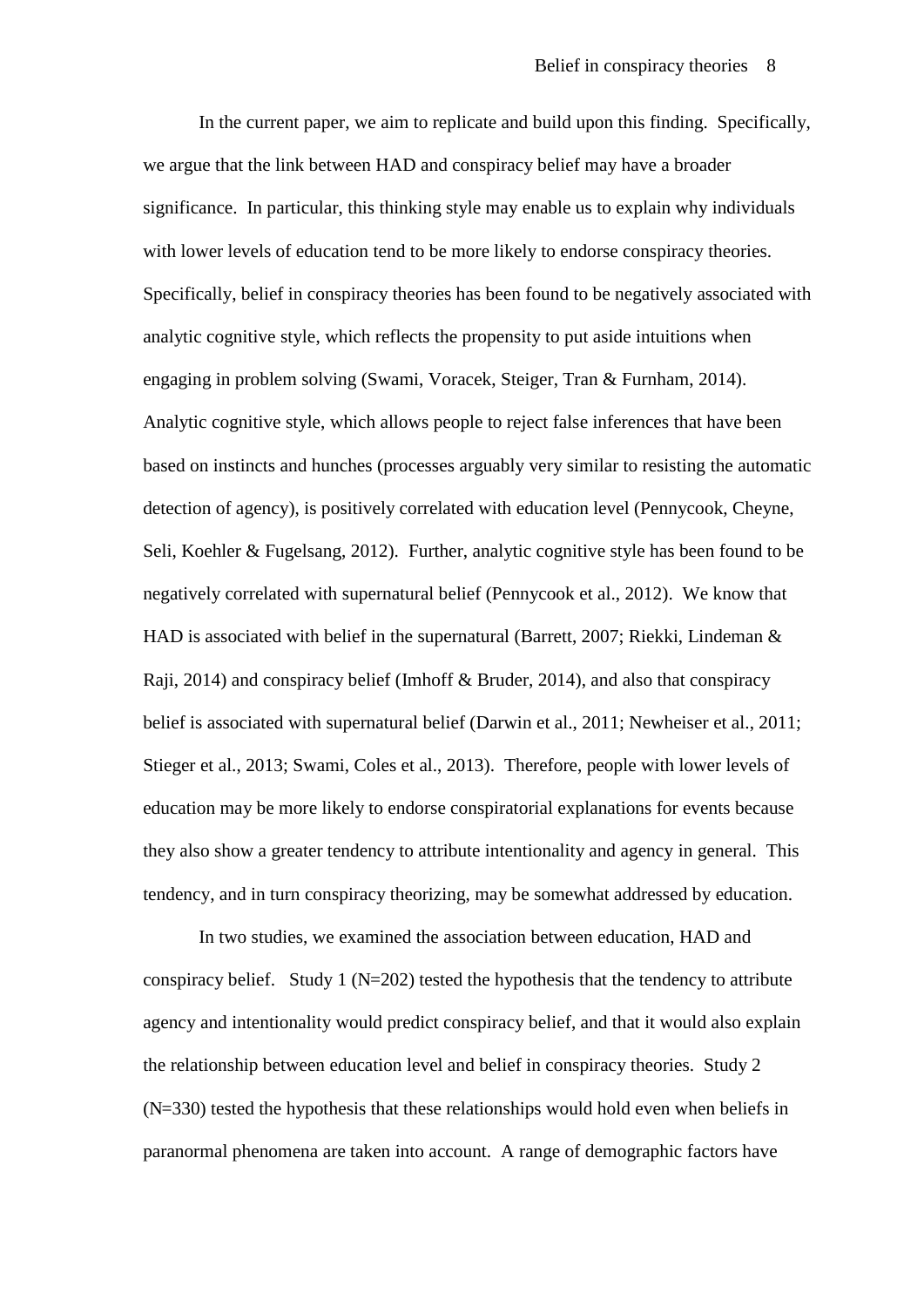also been found to be associated with conspiracy theories, such as age (Swami, 2012), annual income (Bird & Bogart, 2003), religiosity (Furnham, 2013), and political orientation (Furnham, 2013; Oliver & Wood, 2014). Although effects are not consistent across studies and it was therefore difficult to form specific hypotheses concerning these variables, we included them as covariates in our analyses.

#### **Study 1**

The first study was designed to replicate Imhoff and Bruder's (2014, Study 4) finding that anthropomorphism and beliefs in conspiracy theories are related. We predicted that the tendency to anthropomorphize would be significantly associated with the tendency to believe popular conspiracy theories, and would explain the relationship between education level and conspiracy beliefs.

 To extend on this work, we included an additional task to measure the attribution of intentionality and agency based on the classic study by Heider and Simmel (1944). In this method, participants were asked to watch a video of shapes moving about a screen and were asked to rate the extent to which the shapes display human-like characteristics (e.g., consciousness) and whether their 'behaviors' are the result of human-like characteristics such as free will. This task therefore measures the spontaneous perception of intentionality in the behavior of inanimate objects rather than more general judgments about perceived intentionality. Nevertheless, we could expect responses on this task to be associated with the tendency to anthropomorphize and the tendency to endorse conspiracy theories. We also tentatively predicted that responses on this task would also explain the relationship between education and conspiracy belief.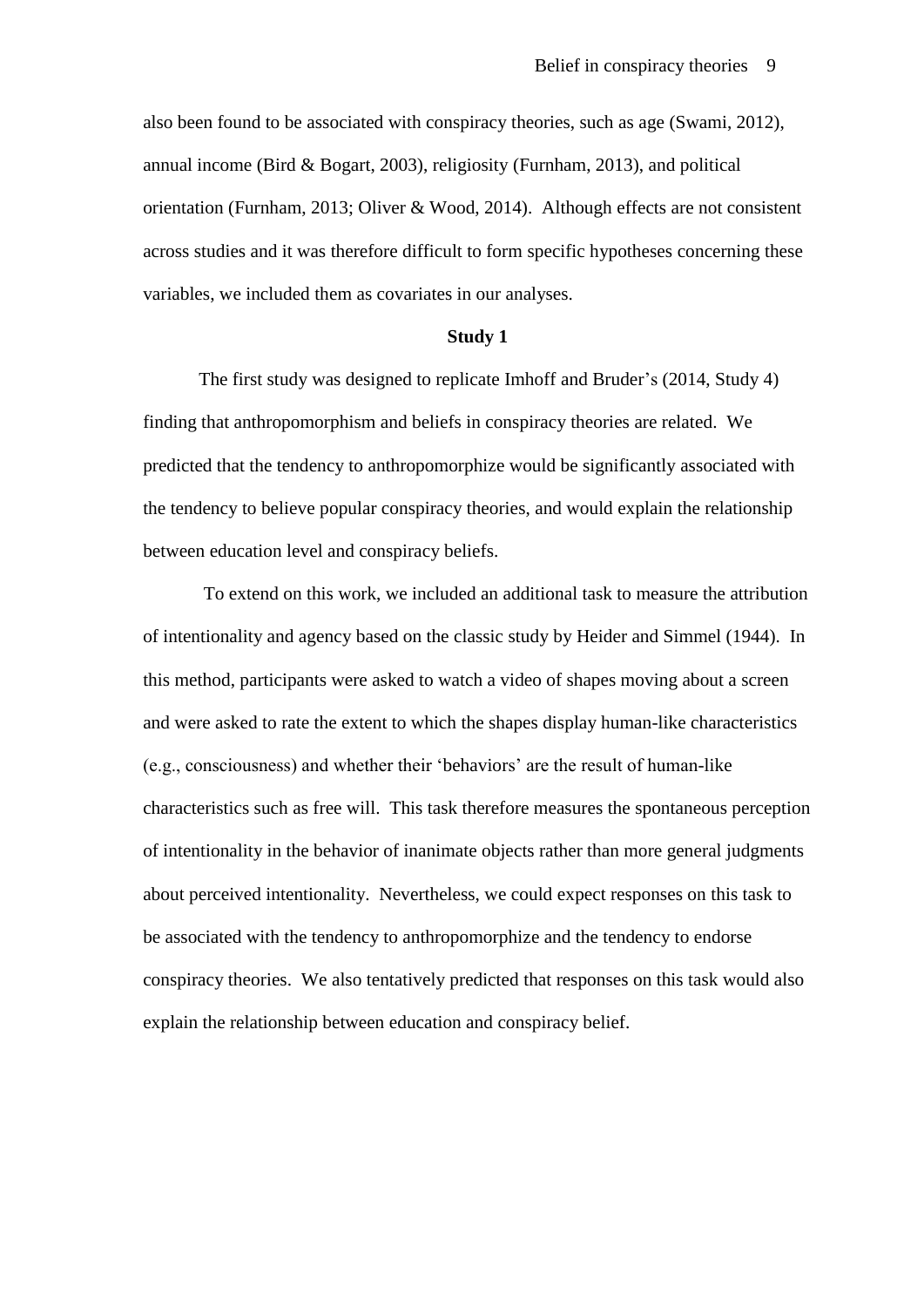#### **Method**

#### **Participants and Design**

Two hundred and two workers from Amazon's Mechanical Turk<sup>TM</sup> were recruited to complete an online questionnaire (102 women, 99 men, 1 transgender/rather not say,  $M_{\text{age}} = 32.4$ , SD = 12.20). Of this sample, 78% were White/Caucasian, 7% African American, 7% Asian, 5% Hispanic, 0.5% Pacific Islander and 2.5% Other. Fifty one percent indicated that they had no religion or were atheist, 39% were Christian (e.g., Catholic, Baptist, Protestant, Methodist), 3% agnostic, 3% Jewish, 1% Muslim, 1% Buddhist, 1% Hindu and 1% Other (including 'spiritual' and Wiccan). They were each paid US \$0.75. The design of the study was correlational. The predictor variables were anthropomorphism, the tendency to attribute intentions to inanimate objects using the Heider and Simmel (1944) task, and a range of demographic factors. The dependent variable was belief in conspiracy theories.

#### **Materials and Procedure**

 The questionnaire was designed and administered using the Qualtrics questionnaire design software. Participants were first presented with an information page where they were asked to give their informed consent. They were then asked to complete a series of measures in random order, except for the demographic measures which always appeared in the same order at the end of the questionnaire.  $1$ 

Belief in conspiracy theories

 Participants were asked to read a series of statements related to well-known conspiracy theories. These were adapted from Douglas and Sutton's (2011) scale. There were seven statements (e.g., "Scientists are creating panic about climate change because it is in their interests to do so"; "The attack on the Twin Towers was not a terrorist action but a governmental plot"; 1 = strongly disagree, 7 = strongly agree;  $\alpha$  = .82).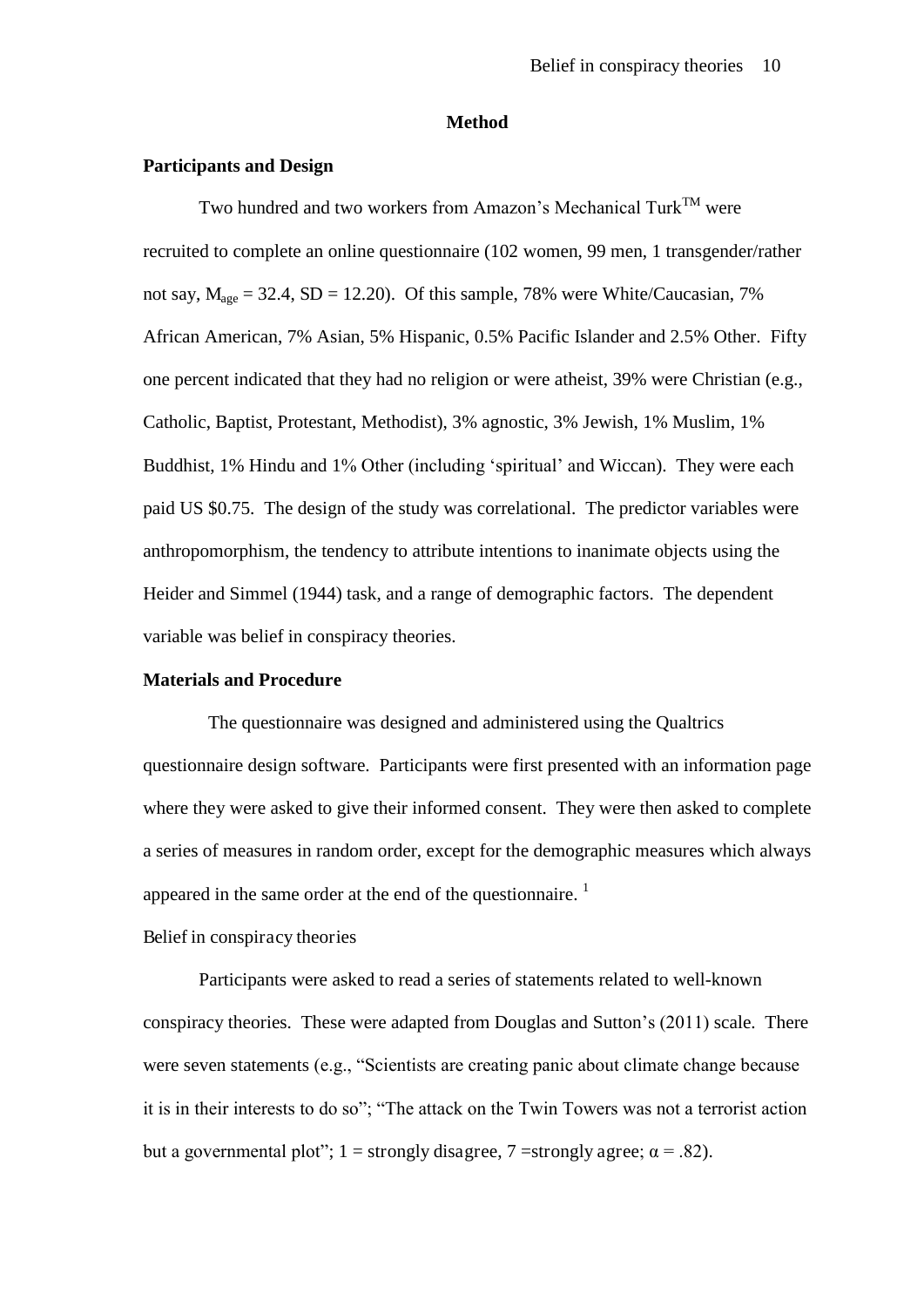Perceived intentionality and agency

Participants completed the individual differences in anthropomorphism scale (IDAQ; Waytz et al., 2010). Individual differences in anthropomorphism predict the amount of responsibility that is placed on an agent (Waytz et al., 2010) and as such provide a measure of the extent to which individuals afford animals, objects and situations with the ability to perform actions intentionally. There were 15 questions (e.g., "To what extent does the average mountain have free will?"; "To what extent does the environment experience emotions?"; 1 = not at all, 10 = very much;  $\alpha$  = .88).

Participants were also asked to view the animation used by Heider and Simmel (1944) in which three shapes (a large triangle, a small triangle and a small circle) moved around the screen and in and out of an opening and closing rectangular box. The animation was 1:30 minutes long. In the original study using this animation, Heider and Simmel found that the majority of participants described the movement of shapes as they would describe the purposeful behavior of animals and humans. In this original work, participants often created a story about the shapes (e.g., a person chasing another person), the emotions they experienced (e.g., fear, frustration), and their personal characteristics (e.g., bravery, aggression). This task therefore provides an additional opportunity to measure individuals' tendency to perceive intentionality and agency. After viewing the animation, participants were asked to answer some questions about the shapes and the 'behavior' of the shapes. Five questions were asked about the shapes (e.g., "To what extent did you think the shapes were purposeful"; "To what extent did you think the shapes were conscious?",  $\alpha$  = .87) and five were asked about the 'behavior' of the shapes (e.g., "Did you think the behavior of the shapes was intentional?"; "Did you think the behavior of the shapes was the result of conscious decisions?",  $\alpha$  = .95; in each case 1 = not at all,  $5 = \text{very much}$ . The two types of questions were significantly correlated,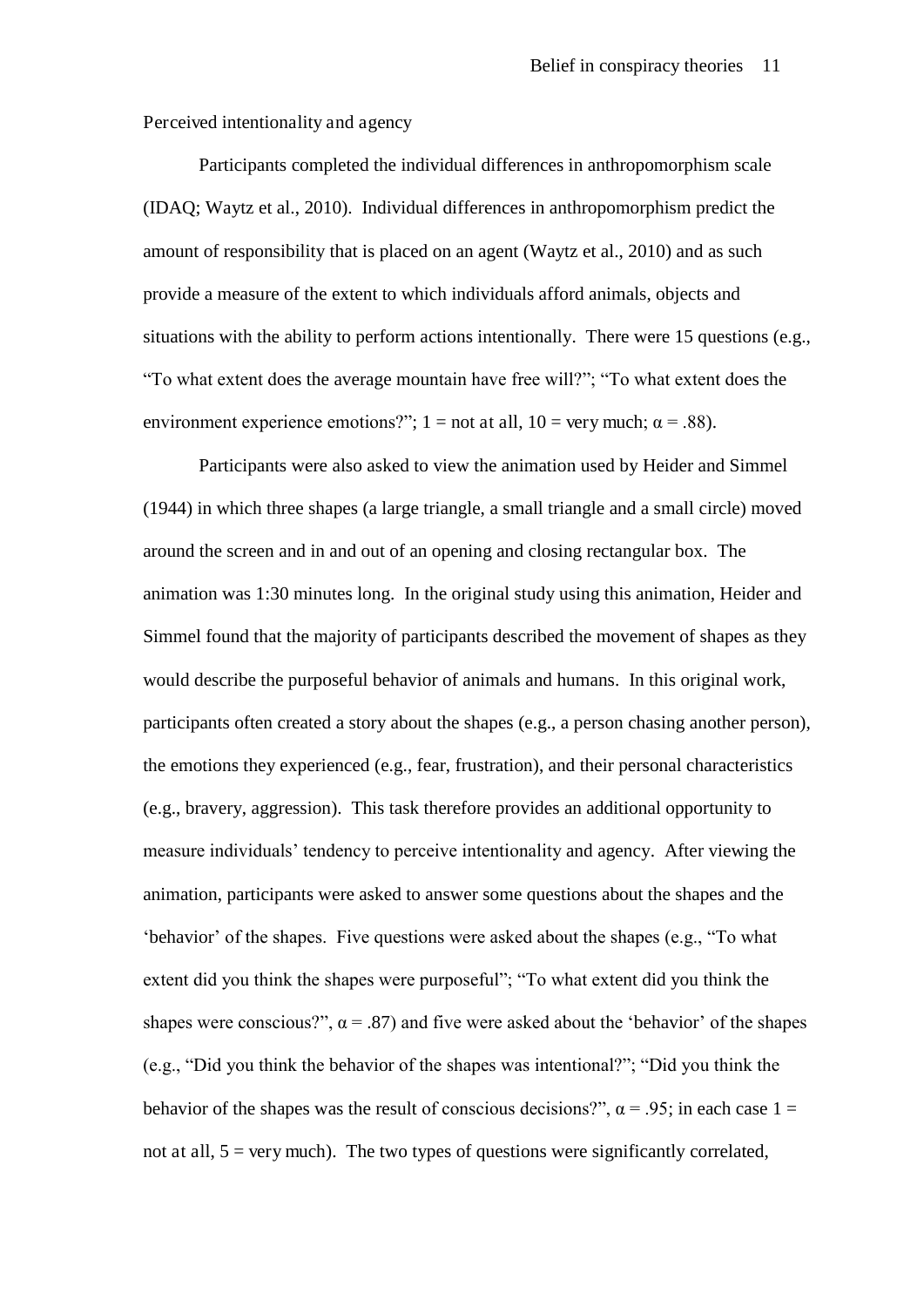$r(202) = .72$ , p <.001. Using oblique rotation (promax), an exploratory factor analysis revealed one factor explaining 65.15 per cent of the variance. Several of the items crossloaded onto a smaller second factor (eigenvalue  $= 1$ ). We therefore combined the two types of questions into a single 10-item scale ( $\alpha$  = .94). Note however that the two measures of HAD (anthropomorphism and perceived intentionality) were not significantly correlated,  $r(202) = .11$ ,  $p = .202$ .

#### Education level

Participants rated their education level on a five-point scale  $(1 = no$  formal education,  $2 = \text{primary level education}, 3 = \text{secondary level education}, 4 = \text{college}$ education, *bachelor's degree*, 5 = college education, graduate degree).

#### Demographics

Finally, participants were asked to provide some demographic details. In addition to age, gender, ethnicity and religion, participants were asked to rate their religiosity  $(1 =$ not at all religious,  $2 =$  somewhat religious,  $3 =$  moderately religious,  $4 =$  very religious). Note that this is a measure of the degree to which participants feel that they are religious (which may include religious practices and behaviors) rather than a measure of religious belief. They also rated their political orientation (1 = very left-wing, 2 = moderately leftwing,  $3 =$  slightly left-wing,  $4 =$  center,  $5 =$  slightly right-wing,  $6 =$  moderately rightwing,  $7 = \text{very right}$  to give a measure of political conservatism. They also rated their annual household income within 11 brackets ranging from <\$10,000 to \$100,000 or more. Finally, they rated their perceived socioeconomic status ( $1 =$  working class,  $8 =$ upper class). At the completion of the questionnaire, participants were debriefed, thanked and paid.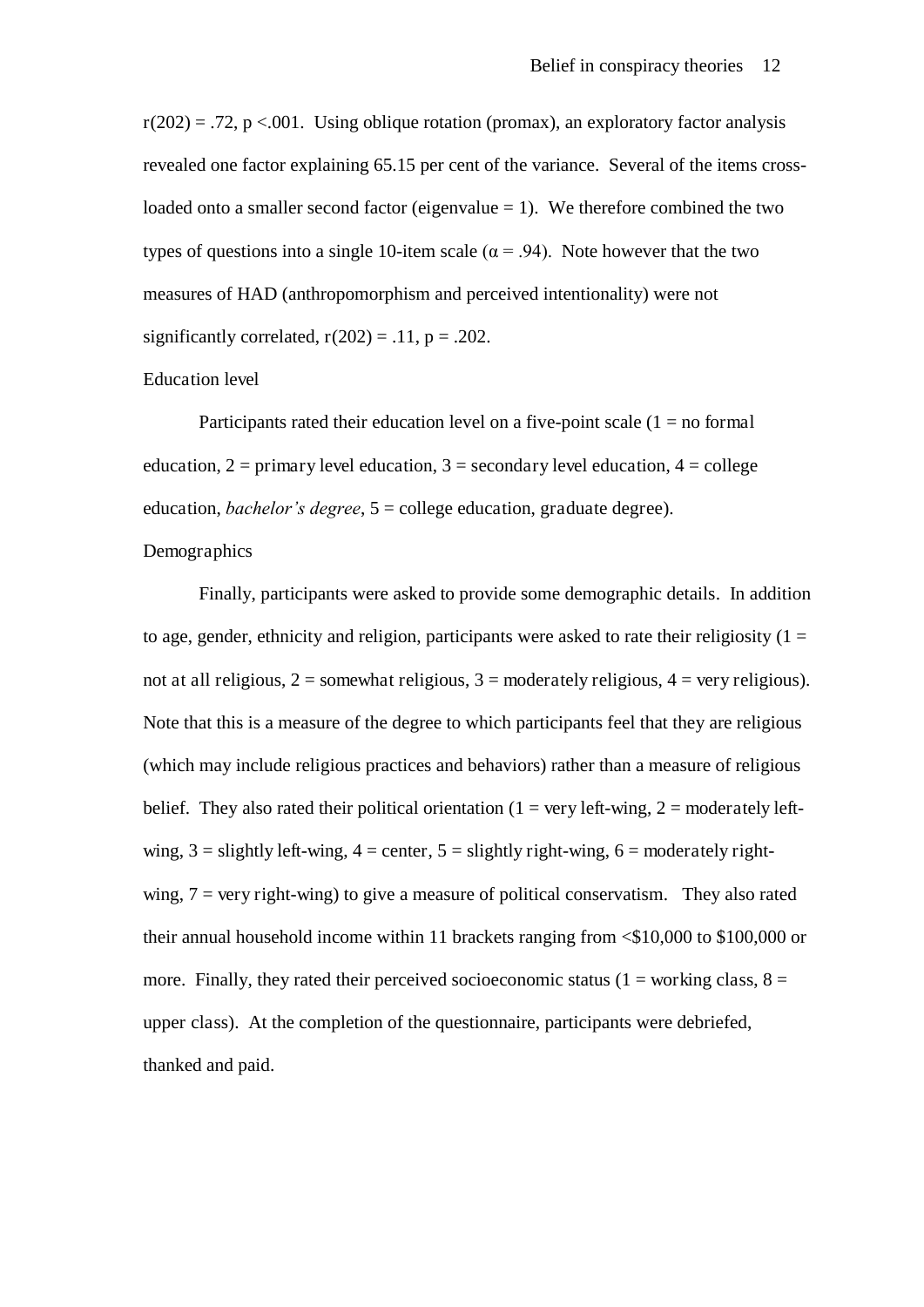#### **Results and Discussion**

Only one person indicated that they were transgender or would rather not say. We therefore examined if there was a gender difference in conspiracy belief between females and males. No such gender difference existed,  $t(199) = .81$ ,  $p = .418$  and gender was therefore not included as a factor in further analyses. We also did not analyse results for ethnic or religious differences since numbers were too unequal. Means and standard deviations for all measures, and correlations between variables, are presented in Table 1. There were significant positive correlations between conspiracy belief and anthropomorphism, perceived intentionality, and political conservatism. Conspiracy belief and age were negatively correlated. Conspiracy beliefs were also marginally negatively correlated with education level and annual household income.<sup>2</sup>

We entered all variables into a step-wise regression where Step 1 included demographic variables ( $R^2$  change = .12,  $F(5,196) = 6.31$ ,  $p < .001$ ), Step 2 further included education level ( $R^2$ change = .12, F(1,195) = 1.40, p = .239), and Step 3 further included anthropomorphism and perceived intentionality ( $\mathbb{R}^2$  change = .19, F(2,193) = 9.60,  $p < .001$ ). There was no evidence of collinearity (all tolerances  $> .70$  and all VIF  $<$ 1.5). Findings of the final model are presented in Table 2. The overall regression model was significant  $F(8, 201) = 6.89$ ,  $p < .001$  and accounted for 22% of the variance. As hypothesized, anthropomorphism and perceived intentionality each significantly predicted belief in conspiracy theories. With all variables entered into the regression, age and political conservatism also remained as significant predictors.

The predicted relationship between education level and belief in conspiracy theories was present across the two studies reported in this paper. We proceeded to test whether this was mediated by HAD. To do so, bootstrapped mediation analyses (10,000 resamples) examined the indirect effect of education level on conspiracy belief via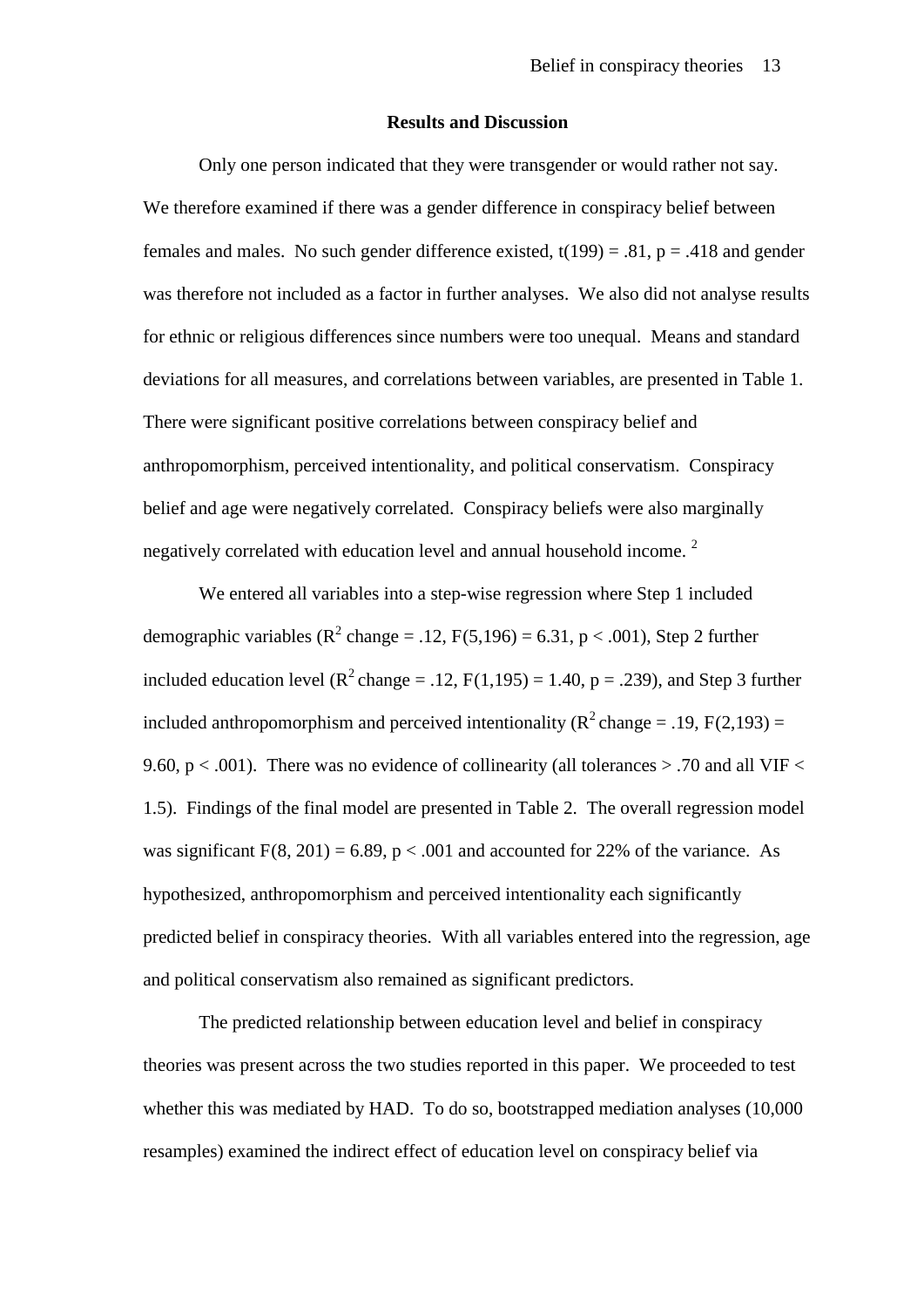anthropomorphism and perceived intentionality using the PROCESS macro for SPSS (model 4; see Hayes, 2013). Bootstrapping procedures have several advantages over traditionally used parametric approaches such as regression. They make no assumptions about distribution and are more robust up to sample sizes of approximately 1,000. Unlike the traditional approach to testing mediation (Baron and Kenny, 1986), the decision to undertake these tests is not contingent upon observation of significant effects in preliminary tests (see Hayes, 2009, p. 414). This procedure calculates the total and all possible specific indirect effects of the IV on the DV. In this procedure, an indirect effect is estimated as being significant if zero is not contained within the 95% lower (LLCI) and upper (ULCI) confidence intervals. Results are presented in Table 3. Including age, religiosity, political conservatism, annual household income and perceived SES as covariates, there was an indirect effect of education level on belief in conspiracy theories via anthropomorphism but not responses on the Heider and Simmel task.

This study therefore first replicates the finding observed by Imhoff and Bruder (2014) that belief in conspiracy theories are predicted by hypersensitive agency detection in the form of anthropomorphism. In this study, both anthropomorphism and HAD as measured using the Heider and Simmel task predicted the extent to which participants endorsed conspiracy theories. We also found support for the hypothesis that HAD mediates the relationship between education level and belief in conspiracy theories. Individuals with higher levels of education were less likely to be hypersensitive to agency (but only in the form of anthropomorphism) and were therefore less likely to believe in conspiracy theories.

It should be explained why the effect was observed for anthropomorphism but not for perceived intentionality as measured by the Heider and Simmel task. It may be the case that although they both provide a measure of HAD that is associated with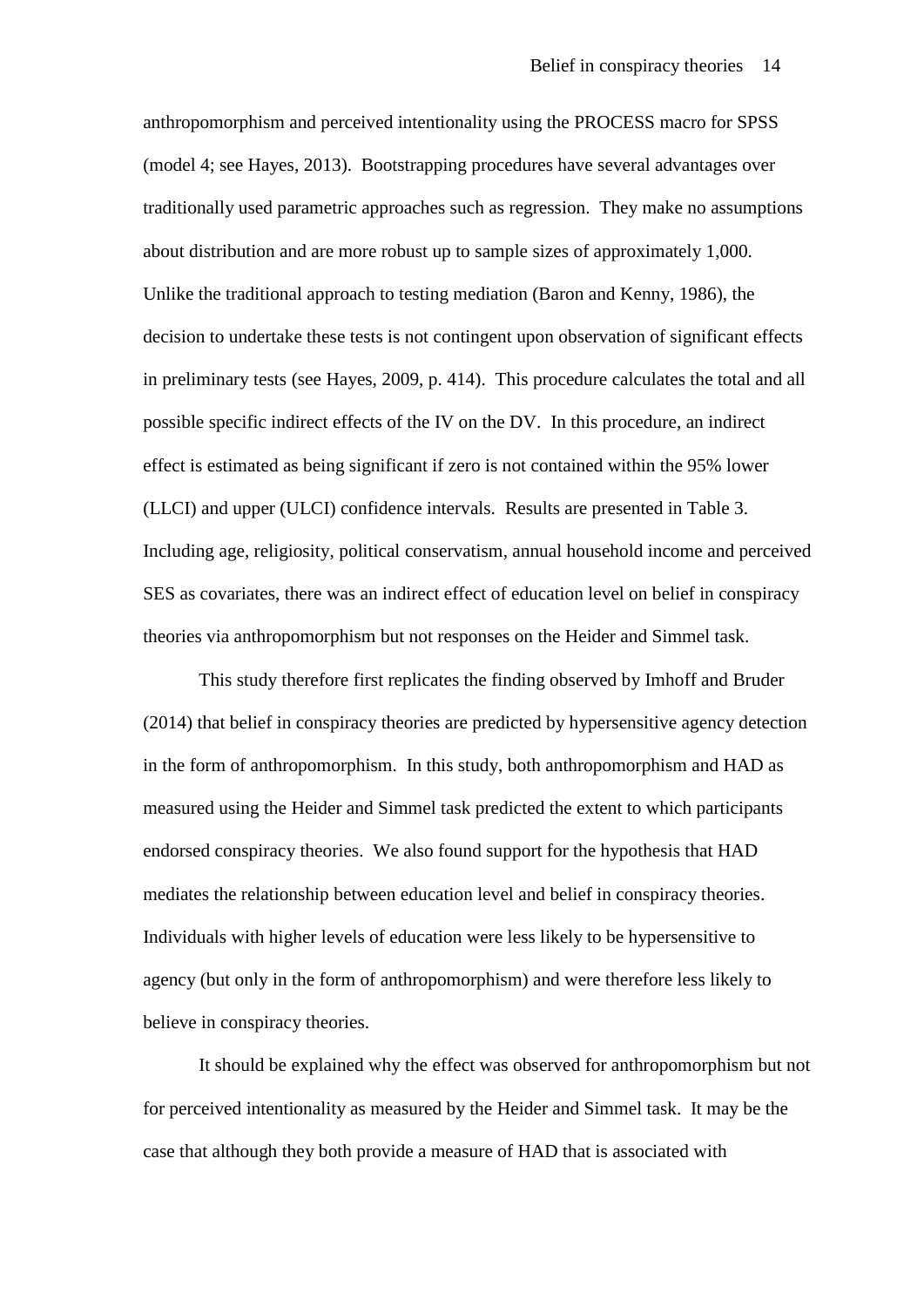conspiracy belief, they are nevertheless measuring subtly different phenomena. Crucially, the tendency to attribute intentionality to the movement of shapes was not associated with education and did not mediate the relationship between education level and conspiracy belief. There is one reason why this may be the case. In contrast to anthropomorphism, the Heider and Simmel task asks respondents to make an immediate judgment of causality about behavior they have just observed, rather than a more general judgment about hidden intentionality. Perhaps education suppresses more immediate judgments of causality but not teleological thinking more generally (Kelemen, 2004). Specifically, it may be the case that the Heider and Simmel task taps into people's tendency to impute intention onto a specific, concrete situation. Judgments on this task may reflect errors in reasoning less so than responses to the anthropomorphism scale, which measures judgments of dispositions possessed by many features of the non-human world (e.g., the weather, animals). The broader set of judgments may be a clearer reflection of thinking that can be influenced by long-term educational benefits.  $3$ 

#### **Study 2**

In Study 2, we aimed to replicate and extend these findings. We again examined the extent to which HAD mediates the link between education and belief in conspiracy theories. We also examined the extent to which HAD predicts conspiracy belief independently of a specific type of irrational belief – the belief in paranormal phenomena. If education simply makes people more equipped to be rational thinkers, then education should negatively predict conspiracy belief. Also, the effect of education on conspiracy belief should be mediated by both HAD and paranormal belief. However, if the attribution of intentionality reflects a unique aspect of thinking style that predicts conspiracy belief, we would expect only HAD (and not paranormal belief) to mediate the relationship between education and conspiracy belief.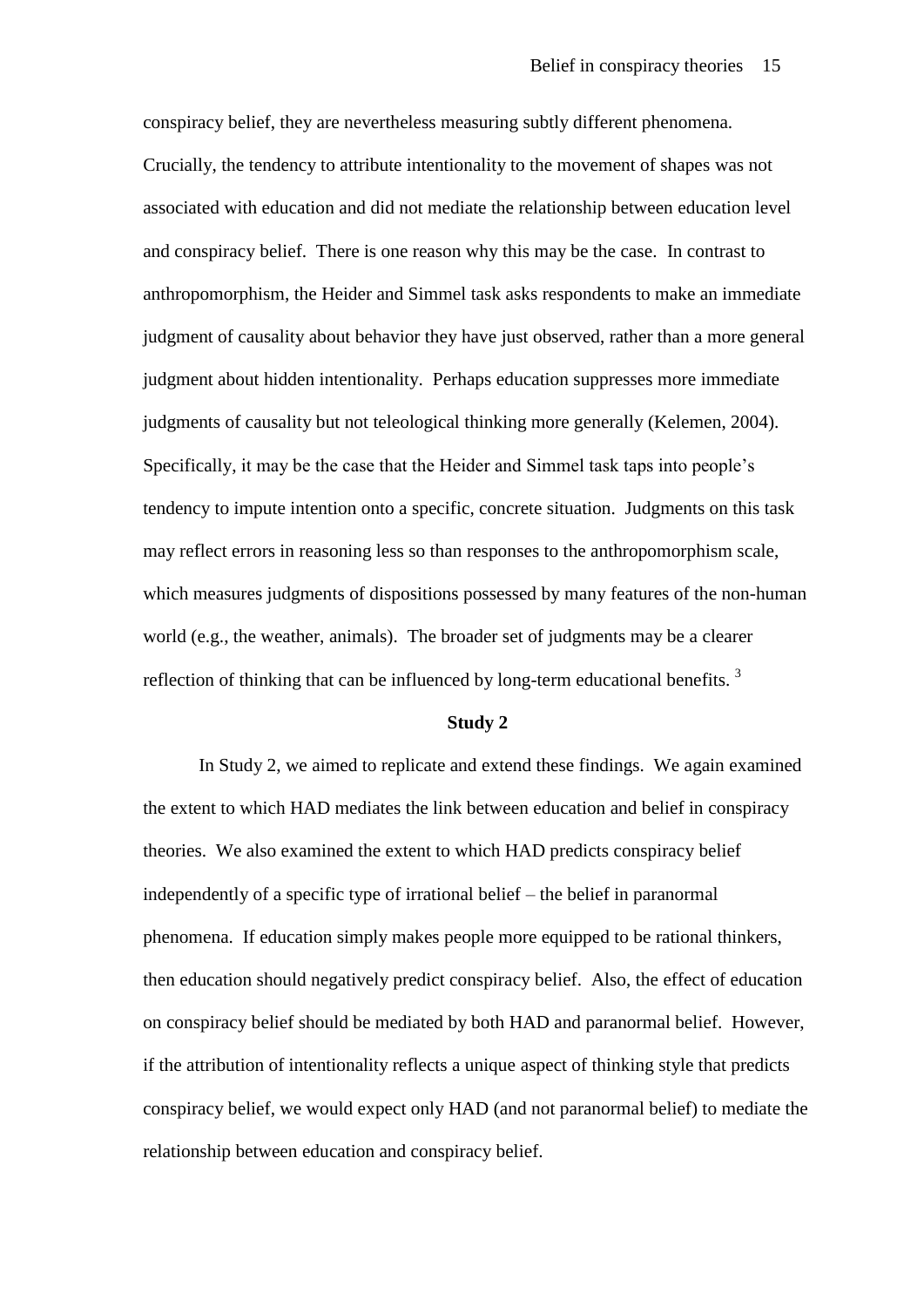Like conspiracy belief, belief in the paranormal partly reflects a rejection of conventional or rational understandings of causality. As several studies have shown, just like conspiracy belief (Swami et al., 2014), belief in the paranormal is negatively associated with analytical thinking style (Gervais & Norenzayan, 2012; Pennycook et al., 2012; Shenhav, Rand & Greene, 2012). Further, paranormal beliefs strongly correlate with endorsement of conspiracy theories (Darwin et al., 2011; Newheiser et al., 2011; Stieger et al., 2013). It is therefore possible that the relationships observed in Study 1 are spurious because the tendency to attribute agency and intentionality in the environment is a specific example of a paranormal belief.

However, we argue that there is a crucial difference between conspiracy and paranormal beliefs. Specifically, unlike belief in the paranormal, belief in conspiracy theories does not depend on magical associations. People may be predisposed to invoke intentional, teleological explanations of natural phenomena and find these explanations satisfying (Kelemen, 2004) but this does not mean that these explanations must be about magical or supernatural occurrences. Therefore, whilst the preference for agency and intentionality explanations may be a specific example of a broader set of beliefs, it may be a unique type of cognitive error associated with education and belief in conspiracy theories. The tendency to attribute agency and intentionality may therefore explain the link between education and conspiracy belief whilst taking into account broader paranormal belief. Study 2 was therefore designed to examine whether the attribution of intentionality and agency uniquely accounts for the relationship between education level and conspiracy belief when taking into account the extent to which people generally believe in paranormal phenomena.

The study followed a similar procedure to Study 1. Participants were asked to complete the anthropomorphism scale (Waytz et al., 2010), the adapted Heider and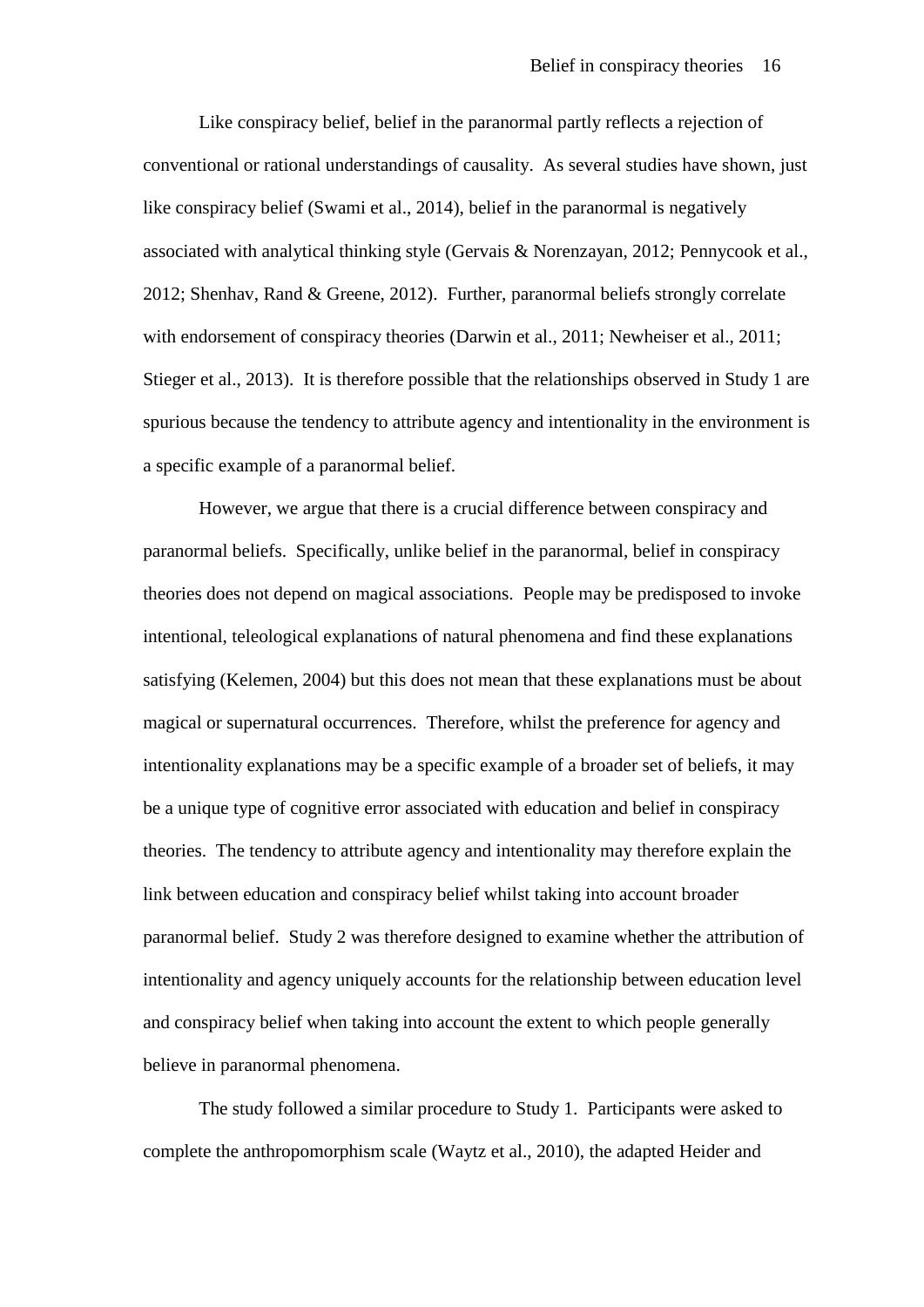Simmel (1944) task and a measure of agreement with well-known conspiracy theories (Douglas & Sutton, 2011). Finally, participants completed a scale measuring the extent to which they show belief in paranormal phenomena such as superstition, clairvoyance, telepathy and a ' $6<sup>th</sup>$  sense' (Eckblad & Chapman, 1983) and were asked to complete the same demographic measures as in Study 1.

#### **Method**

#### **Participants and Design**

Three hundred and thirty workers from Amazon's Mechanical Turk<sup>TM</sup> were recruited to complete an online questionnaire (170 women, 158 men, 2 transgender/rather not say,  $M_{\text{age}} = 35.45$ , SD = 13.05). Of this sample, 79.5% were White/Caucasian, 7% African American, 7% Asian, 3% Hispanic, 1% Native American, 0.5% Pacific Islander and 2% Other. Forty five per cent indicated that they were Christian (e.g., Catholic, Baptist, Protestant, Methodist), 42% had no religion or were atheist, 3.5% agnostic, 2.5% Jewish, 2% Buddhist, 1% Hindu and 4% Other (e.g., 'spiritual' and wiccan). They were each paid US \$1 for their time. The design of the study was correlational. The predictor variables were anthropomorphism, the tendency to perceive intentionality in inanimate shapes, paranormal beliefs, and a range of demographic factors as measured in Study 1. The dependent variable was belief in well-known conspiracy theories.

#### **Materials and Procedure**

 As in Study 1, the online questionnaire was designed using the Qualtrics software and first presented participants with an information page where they were asked to give their informed consent. Participants then completed the measures in random order, except for the demographic measures which always appeared in the same order at the end of the questionnaire.<sup>4</sup> They were asked to read a series of statements related to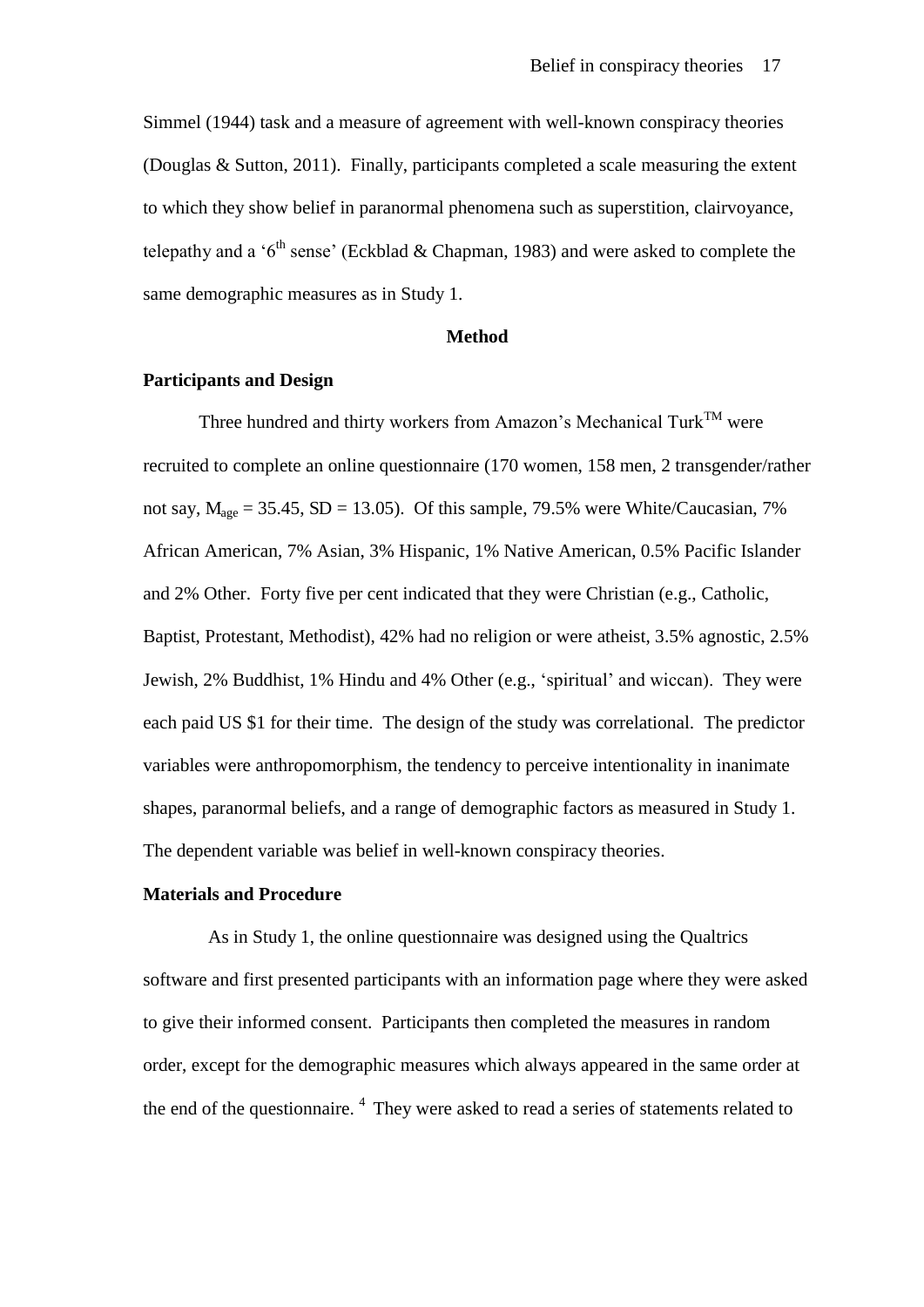conspiracy theories as in Study 1, but this time there were 17 statements in total (Douglas & Sutton, 2011;  $\alpha$  = .87).<sup>5</sup>

As in Study 1, participants also completed the individual differences in anthropomorphism scale (IDAQ; Waytz et al., 2010;  $\alpha$  = .89). They were also asked to view the animation used by Heider and Simmel (1944) and answer the same questions as in Study. As in Study 1, the two types of questions used in the Heider and Simmel task were significantly correlated,  $r(330) = .80$ ,  $p < .001$  and an exploratory factor analysis using oblique rotation (promax) revealed one factor explaining 69.62 per cent of the variance. As in Study 1, we therefore combined the two types of questions into a single 10-item scale ( $\alpha$  = .95). In contrast to Study 1, we note here that the two measures of HAD (anthropomorphism and perceived intentionality) were significantly correlated,  $r(330) = .25$ , p <.001.

Participants also completed a scale of paranormal beliefs (Eckblad & Chapman, 1983). Here, they read a series of 30 statements (e.g., "Some people can make me aware of them just by thinking about me", "I have sometimes felt that strangers were reading my mind") and were asked to rate their agreement on a five-point scale  $(1 = \text{strongly})$ disagree,  $5 =$  strongly agree;  $\alpha = .87$ ). Finally, participants were asked to provide the same demographic details as in Study 1. At the completion of the questionnaire, participants were debriefed, thanked and paid.

#### **Results and Discussion**

Only two people indicated that they were transgender or would rather not say. We therefore examined if there was a gender difference in conspiracy belief between females and males. No such gender difference existed,  $t(326) = -0.47$ ,  $p = .641$ . There was also no relationship between age and belief in conspiracy theories,  $r(328) = -.08$ ,  $p =$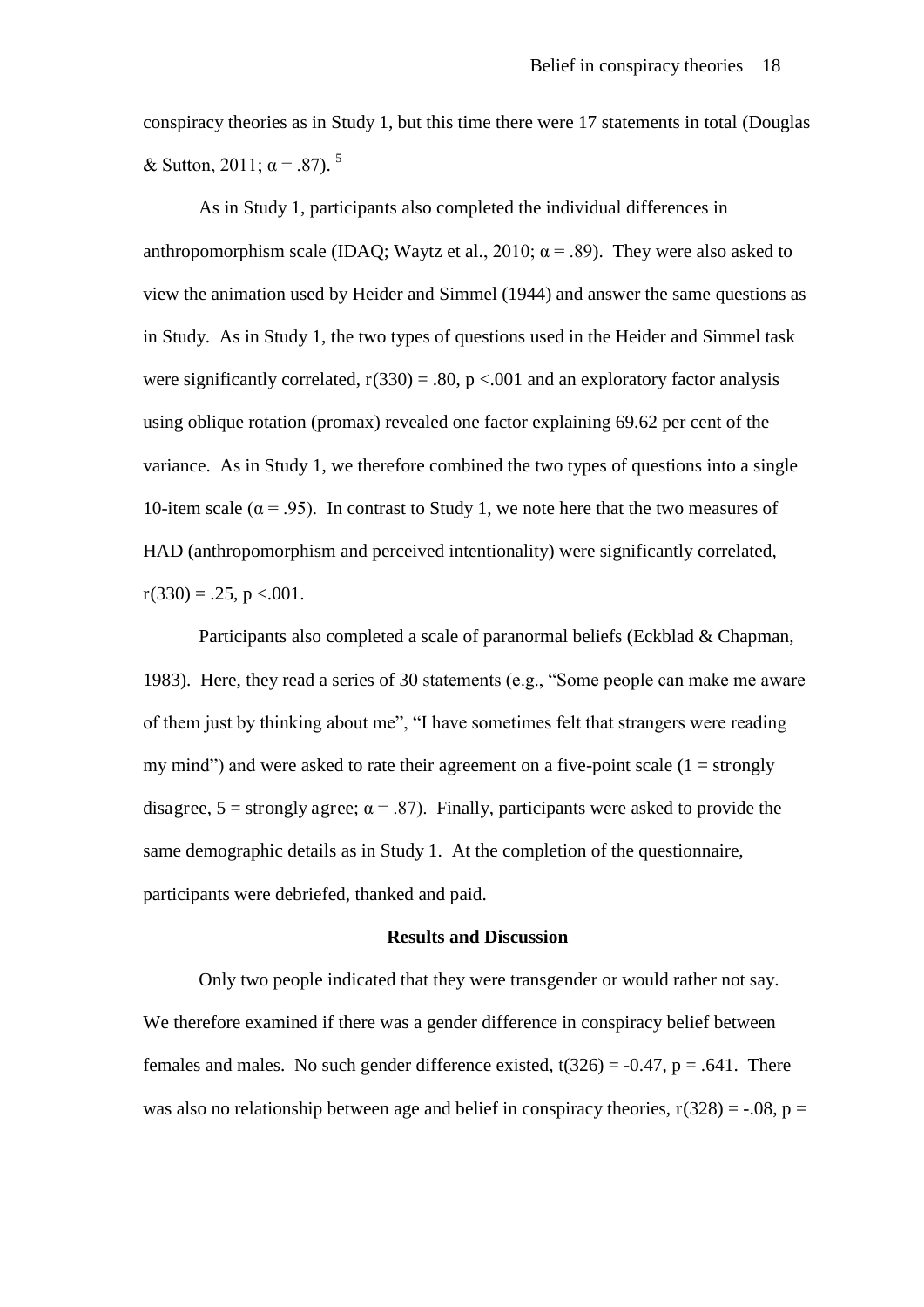.155. Gender and age were therefore not analysed further. As in Study 1, we also did not analyse results for ethnic or religious differences since numbers were too unequal.

Means and standard deviations for all variables, and correlations between variables, are presented in Table 4. Beliefs in conspiracy theories were positively correlated with paranormal beliefs, anthropomorphism, perceived intentionality, religiosity, and political conservatism. They were negatively correlated with education level, annual income and socioeconomic status. Also, paranormal beliefs were positively correlated with the two different measures of agency detection.

We entered all variables into a step-wise regression where Step 1 included demographic variables ( $\mathbb{R}^2$  change = .13,  $F(5,321) = 10.88$ , p < .001), Step 2 further included education level ( $R^2$ change = .17, F(1,322) = 14.69, p < .001), and Step 3 further included anthropomorphism, perceived intentionality and paranormal belief ( $R^2$ change = .40,  $F(3,318) = 43.20$ ,  $p < .001$ ). Findings of the final model are presented in Table 5. There was no evidence of collinearity (all tolerances  $> .60$  and all VIF  $< 1.7$ ). The overall regression model was significant,  $F(9, 327) = 25.46$ ,  $p < .001$  and accounted for 40.2% of the variance in conspiracy belief. As in Study 1, anthropomorphism was a significant predictor, but this time perceived intentionality was a marginal predictor ( $p = .06$ ). Paranormal beliefs, political conservatism, education level and socioeconomic status also remained as significant predictors. Crucially however, despite the inclusion of paranormal beliefs and demographic variables that significantly predicted conspiracy belief, anthropomorphism and perceived intentionality remained significant predictors. That is, hypersensitivity to agency appears to be a unique predictor of beliefs in conspiracy theories.

To test the predicted pattern of mediation between education level and belief in conspiracy theories via attributions of intentionality, bootstrapped mediation analyses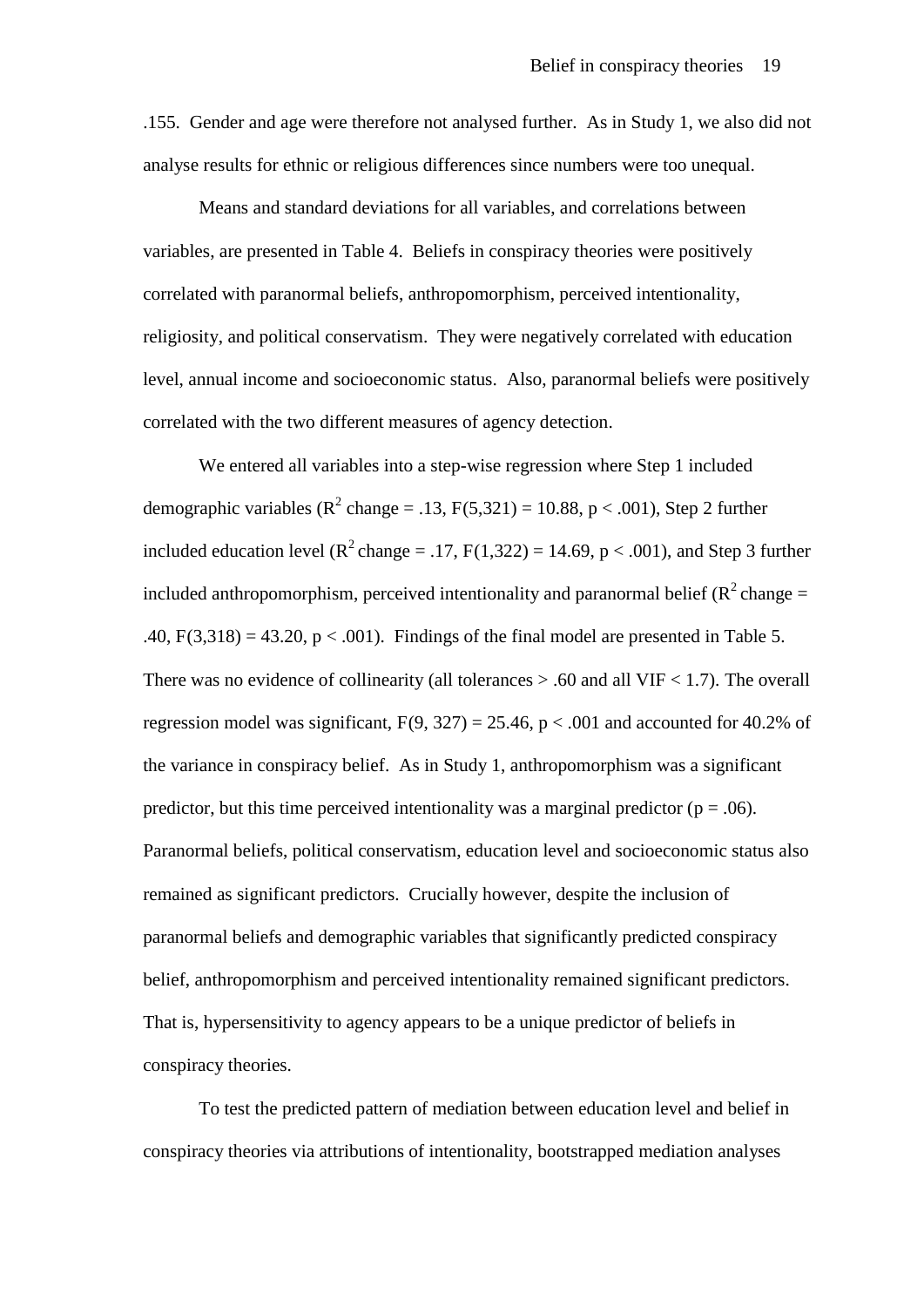(10,000 resamples) again examined the indirect effect of education level on conspiracy belief via anthropomorphism and perceived intentionality using the PROCESS macro for SPSS (model 4; see Hayes, 2013). Including age, religiosity, political conservatism, annual household income and perceived SES as covariates, there was an indirect effect of education level on belief in conspiracy theories via anthropomorphism but not responses on the Heider and Simmel task or paranormal belief (see Table 6). These results mirror those of Study 1.

As in Study 1, anthropomorphism and perceived intentionality were significant predictors of belief in conspiracy theories. Again, anthropomorphism accounted for the relationship between education level and belief in conspiracy theories. Crucially however, despite the inclusion of paranormal beliefs, anthropomorphism still uniquely accounted for the relationship between education level and belief in conspiracy theories.

#### **General Discussion**

The current studies demonstrate that education level predicts the extent to which people endorse conspiracy theories and that this relationship is mediated by the general tendency to attribute intentionality and agency where it does not exist, or is unlikely to exist. In Study 1, people with lower levels of education were more likely to endorse conspiratorial explanations for well-known events, and this occurred because they were also more likely to attribute agency and intentionality to inanimate objects. In Study 2, we replicated this effect and showed that it occurred even when taking into account more general beliefs in the paranormal. The current findings therefore suggest that conspiracy theorizing may partially be a consequence of a specific thinking style – assuming that events have an underlying intentional cause when they most likely do not – and that this thinking style may be somewhat changed by education.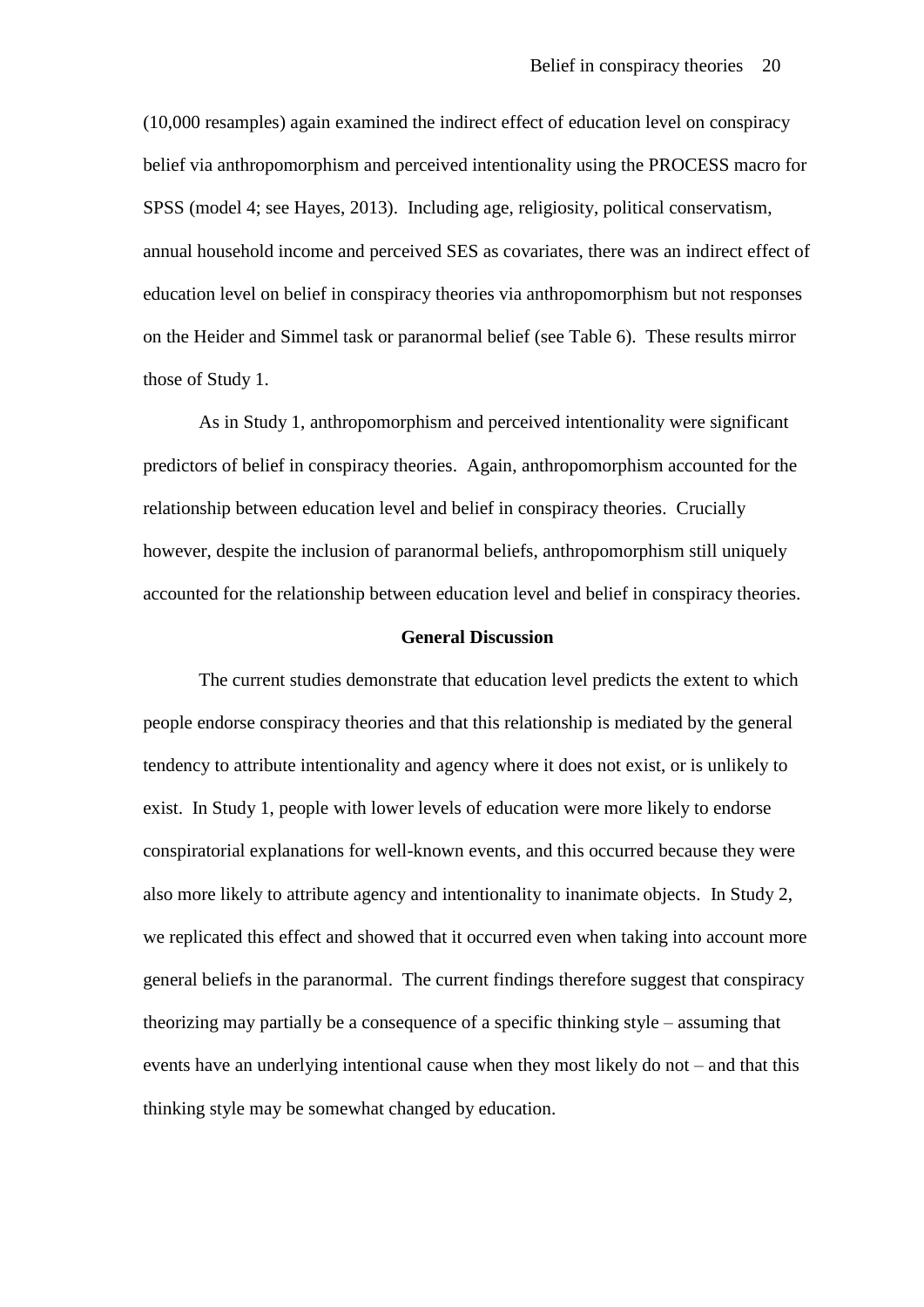Researchers have put forward a variety of suggestions for dealing with the influence of conspiracy theories, when negative consequences are anticipated (e.g., radicalization). For example, Sunstein and Vermeule (2009) proposed that governments may wish to ban conspiracy theories or impose a tax upon people who release material about conspiracy theories into the public domain. Alternatively, governments may put forward counterarguments or hire private parties for help, or to communicate counterarguments. Finally, officials could engage in "cognitive infiltration" by entering conspiracist groups and planting ideas to tempt people away from conspiracy theories. However, we know that conspiracy theories are resistant to correction (Sunstein & Vermeule, 2009; Jolley & Douglas, 2014b), so many of these suggestions may be – in addition to being arguably undemocratic and somewhat impractical – ineffective in addressing the consequences of conspiracy theories.

Although the correlations between education level and conspiracy belief were modest in the current studies, and therefore many other factors must predict belief in conspiracy theories, the current findings suggest that education may be one alternative factor in addressing any negative influence of conspiracy theories. Specifically, in the current studies individuals with higher levels of education were less likely to see intentionality everywhere and less likely to believe in conspiracy theories. Consistent with this finding, Swami et al. (2014) have recently proposed that making people more analytical thinkers may be one way to address potentially harmful conspiracy theories. They provide evidence that encouraging analytical thinking in a laboratory setting reduces conspiracy belief at least temporarily. There is also some evidence that time spent in education decreases susceptibility to the reasoning bias known as the 'myside bias' in which people evaluate, generate and test hypotheses in a way that is biased toward their own prior opinions and attitudes (Toplak & Stanovich, 2003).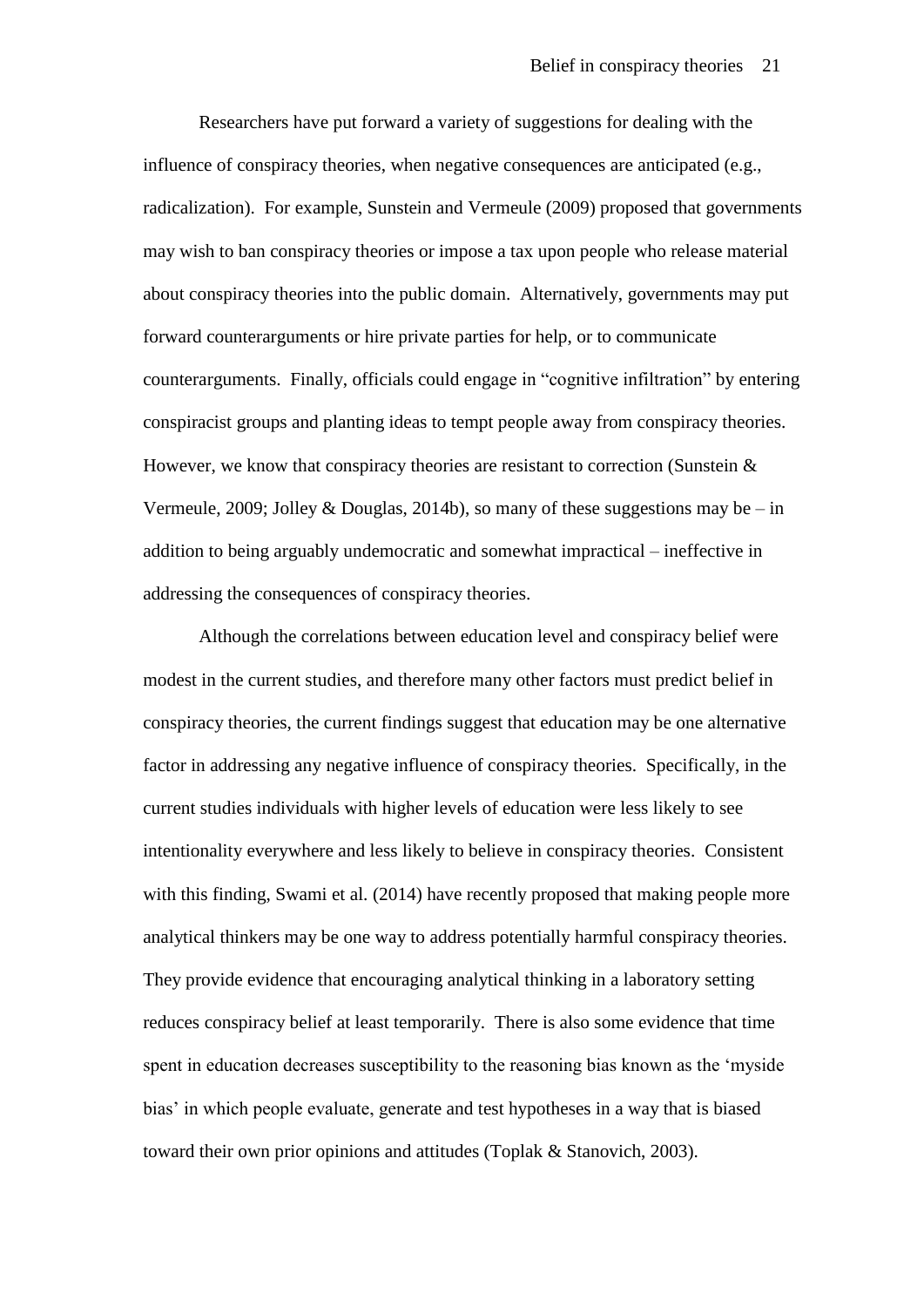However, education may not only equip people with analytical thinking skills. If this was the case in our research, we could perhaps expect the link between education and conspiracy belief to be mediated also by paranormal belief. Instead, education may equip people with the unique skills to understand non-intentional causality – that not everything happens intentionally, or for a purpose. What these exact tools may be is an important subject of future research. One potential approach may be to target critical thinking skills, which involve the ability and willingness to analyze, synthesize and evaluate arguments or evidence. Critical thinking skills allow individuals to determine whether conclusions follow logically from evidence, and to consider alternative explanations (e.g., Griggs, Jackson, Marek & Christopher, 1998). Perhaps critical thinking skills would enable individuals, long-term, to separate realistic, non-intentional causal explanations from those that attribute blame to others with little or no justification. Further research is needed to understand exactly why and how higher levels of education predict lower levels of conspiracy belief. Research may also consider ways in which other distal predictors of conspiracy belief may be intervened upon to reduce conspiracy beliefs that are potentially harmful.

Douglas, Sutton, Jolley and Wood (in press) propose such a proactive method of allaying the potentially harmful effects of conspiracy theories. As Douglas et al. noted, many of the known predictors of conspiracy belief are alterable. One of these predictors is the tendency to make errors in logical and probabilistic reasoning (Brotherton & French, 2014), and another is the tendency toward magical thinking (e.g., Darwin et al., 2011; Newheiser et al., 2011; Stieger et al., 2013; Swami, Coles et al., 2013). It is not clear whether these tendencies can be corrected (Eckblad & Chapman, 1983; Peltzer, 2003), but evidence suggests that they can be reduced by training in logic and in probability specifically (e.g., Agnoli & Krantz, 1989; Sedlmeier & Gigerenzer, 2001).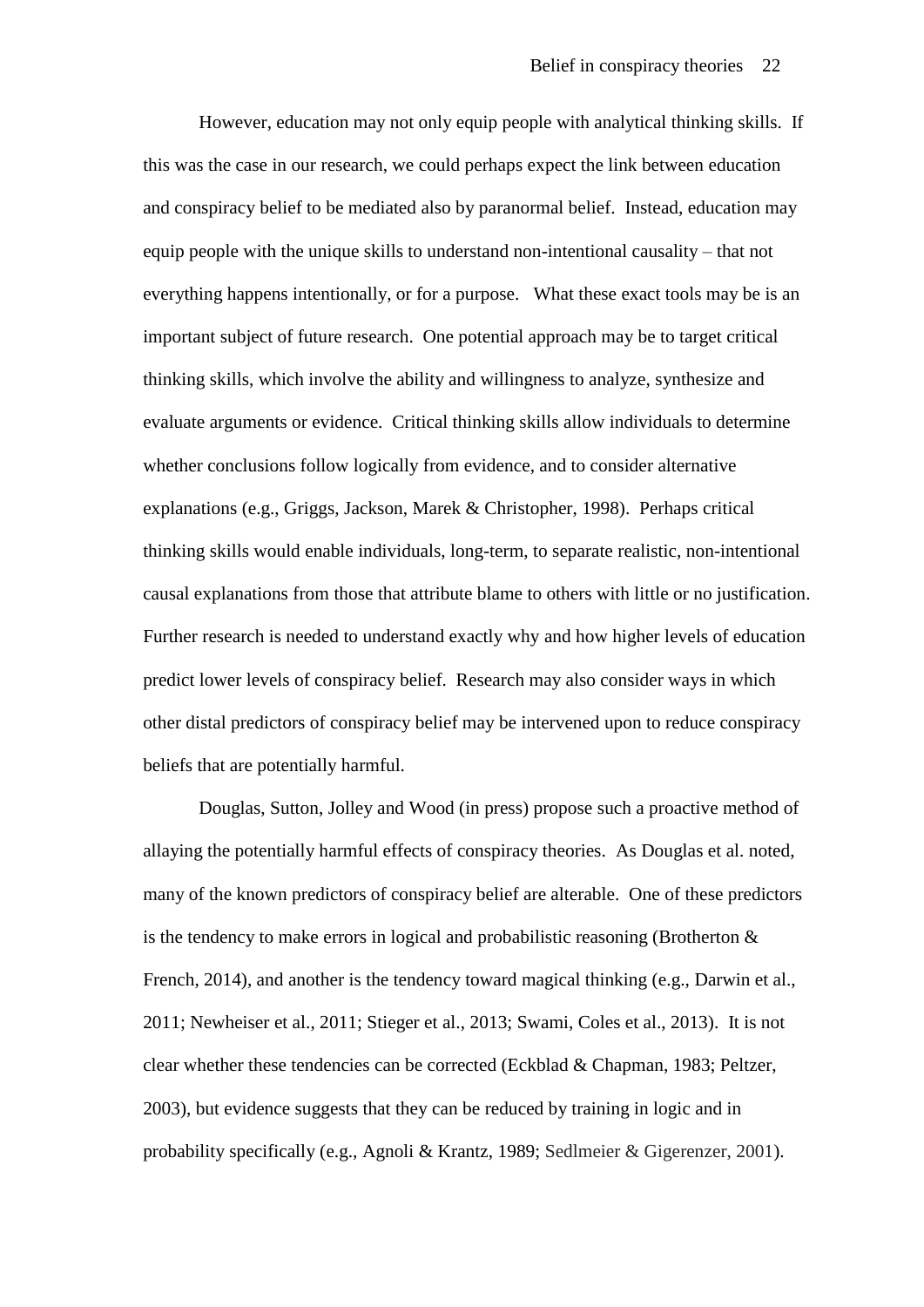The current findings suggest that interventions targeting the automatic attribution of intentionality may be effective in reducing the tendency to believe in conspiracy theories.

In conclusion, it is important to note that addressing conspiracy theories in a broader educational context does not necessarily encourage people to reject conspiracy theories completely. Whilst some conspiracy theories may cause problems, some hold true and play an important part in making authorities responsible for their actions. It is therefore somewhat a value judgment whether intervening on conspiracy theories is ever appropriate. Rather, addressing conspiracy theories in an educational context may allow people to learn the tools to critically examine information about the causes of events and make informed rather than automatic judgments that the causes must have been intentional.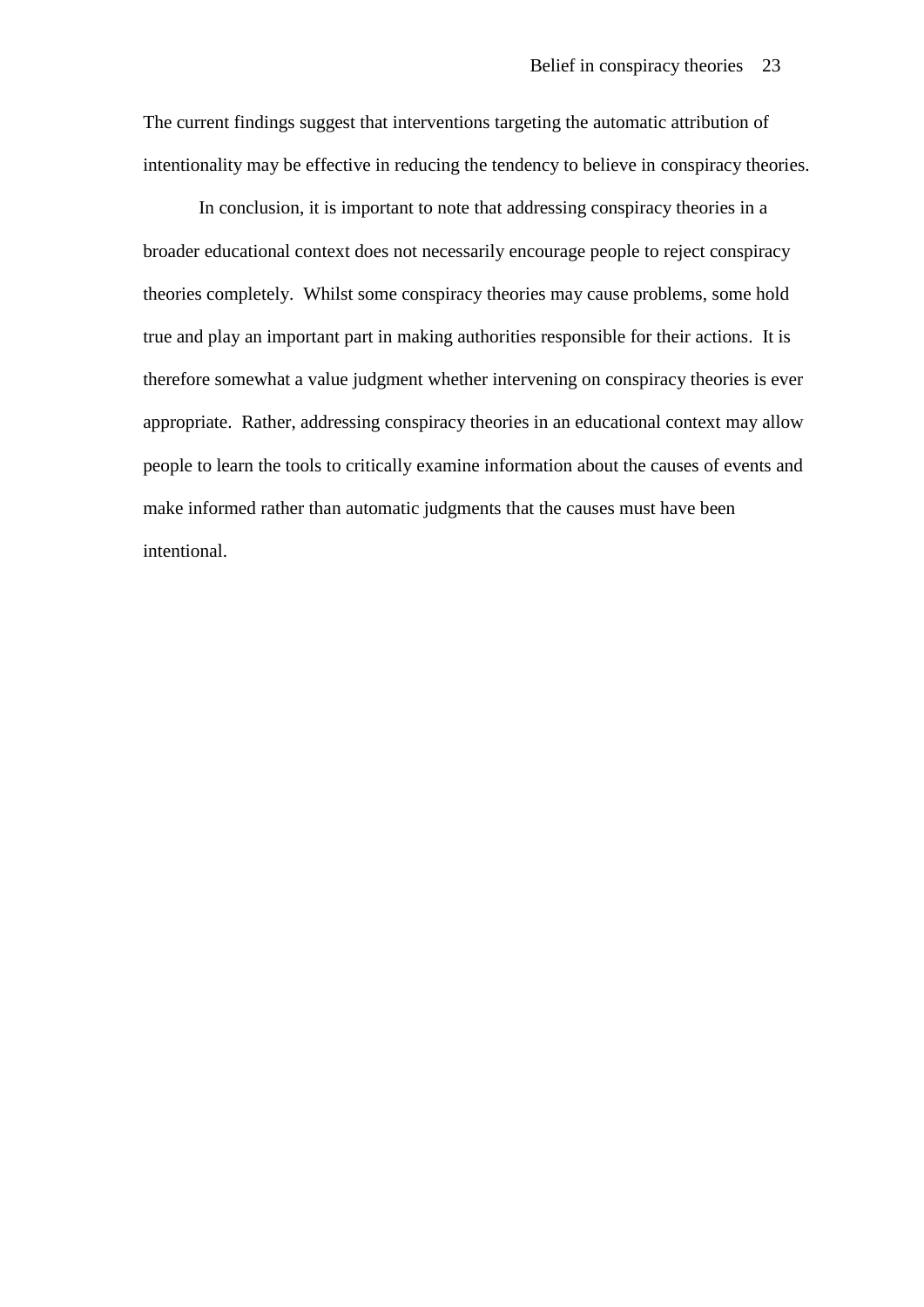#### **References**

- Abalakina-Paap, M., Stephan, W. G., Craig, T., & Gregory, L. (1999). Beliefs in conspiracies. Political Psychology, 20, 637–647. doi: 10.1111/0162-895X.00160
- Agnoli, F., & Krantz, D. H. (1989). Suppressing natural heuristics by formal instruction: The case of the conjunction fallacy. Cognitive Psychology, 21, 515-550. doi: 10.1016/0010-0285(89)90017-0
- Banerjee, K., & Bloom, P. (2014). Why did this happen to me? Religious believers' and non-believers' teleological reasoning about life events. Cognition, 133, 277-303. doi: 10.1016/j.cognition.2014.06.017
- Baron, R. M., & Kenny, D. A. (1986). The moderator-mediator variable distinction in social psychological research: Conceptual, strategic, and statistical considerations. Journal of Personality and Social Psychology, 51, 1173- 1182. doi: 10.1037/0022-3514.51.6.1173
- Barrett, J. L. (2004). Why would anyone believe in God? Walnut Creek, CA: AltaMira Press.
- Barrett, J. L. (2007). Is the spell really broken? Bio-psychological explanations of religion and theistic belief. Theology and Science, 5, 57-72. doi: 10.1080/14746700601159564
- Bartlett, J., & Miller, C. (2010). The power of unreason: Conspiracy theories, extremism and counter-terrorism. London: Demos.
- Bird, S. T. & Bogart, L. M. (2003). Birth control conspiracy beliefs, perceived discrimination, and contraception among African Americans. Journal of Health Psychology, 8, 263–276. doi: 10.1177/1359105303008002669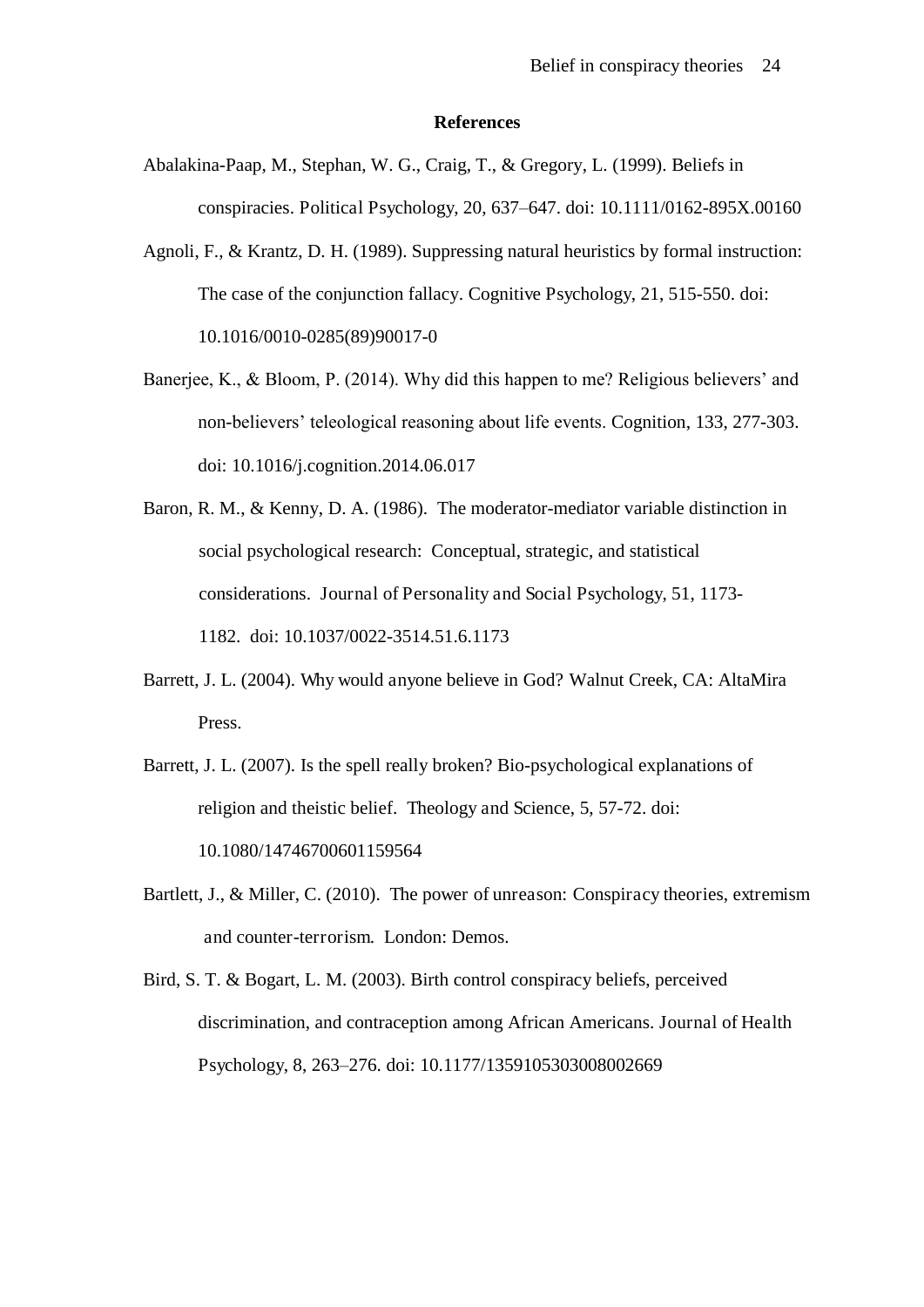- Bogart, L. M. & Thorburn, S. T. (2005). Are HIV/AIDS conspiracy beliefs as barrier to HIV prevention among African Americans? Journal of Acquired Immune Deficiency Syndromes, 38, 213-218.
- Bogart, L. M. & Thorburn, S. T. (2006). Relationship of African Americans' socio demographic characteristics to belief in conspiracies about HIV/AIDS and birth control. Journal of the National Medical Association, 98, 1144–1150.
- Brinch, C. N., & Galloway, T. A. (2012). Schooling in adolescence raises IQ scores. Proceedings of the National Academy of Sciences, 109, 425-430. doi: 10.1073/pnas.1106077109
- Brotherton, R., & French, C. C. (2014). Belief in conspiracy theories and susceptibility to the conjunction fallacy. Applied Cognitive Psychology, 28, 238-248. doi: 10.1002/acp.2995
- Brotherton, R., French, C. C., & Pickering, A. D. (2013). Measuring belief in conspiracy theories: The generic conspiracist beliefs scale. Frontiers in Psychology, 4, 279. doi: 10.3389/fpsyg.2013.00279
- Burger, J. M., & Cooper, H. M. (1979). The desirability of control. Motivation and Emotion, 3, 381-393.
- Byford, J. (2011). Conspiracy theories: A critical introduction. Basingstoke UK: Palgrave MacMillan.
- Callan, M. J., Sutton, R. M., Harvey, A. J., & Dawtry, R. J. (2014). Immanent justice reasoning: Theory, research and current directions. Advances in Experimental Social Psychology, 49, 105-161. [doi: 10.1016/B978-0-12-800052-6.00002-0](http://dx.doi.org/10.1016/B978-0-12-800052-6.00002-0)
- Clarke, S. (2002). Conspiracy theories and conspiracy theorizing. Philosophy of the Social Sciences, 32, 131–150. doi: 10.1177/004931032002001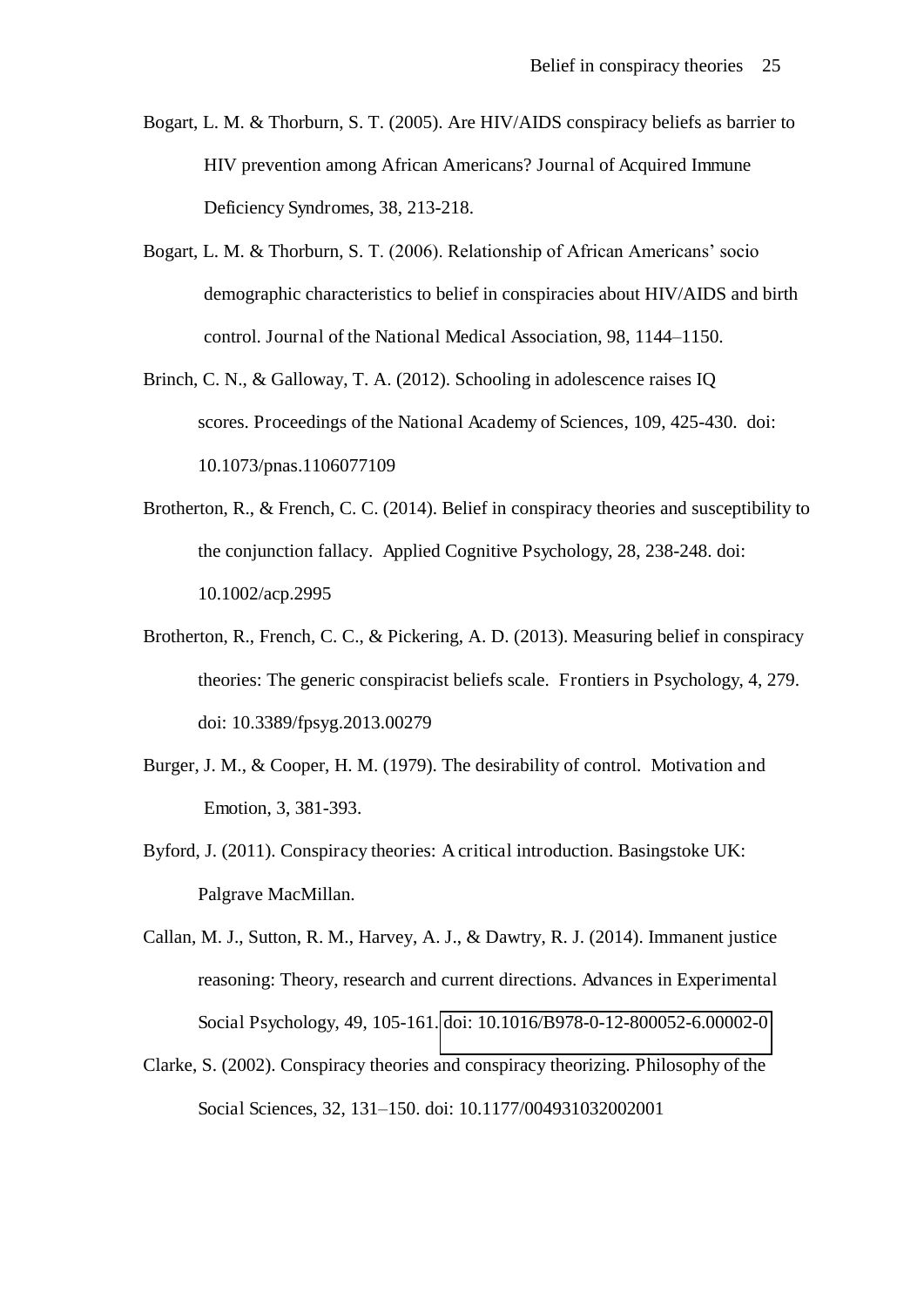- Coady, D. (2006). Conspiracy theories: The philosophical debate. Hampshire, UK: Ashgate.
- Cozzolino, P. J. (2011). Trust, cooperation and equality: A psychological analysis of the formation of social capital. British Journal of Social Psychology, 50, 203-320. doi: 10.1348/014466610X519610
- Darwin, H., Neave, N., & Holmes, J. (2011). Belief in conspiracy theories. The role of paranormal belief, paranoid ideation and schizotypy. Personality and Individual Differences, 50, 1289-1293. doi: 10.1016/j.paid.2011.02.027
- Douglas, K. M., & Sutton, R. M. (2008). The hidden impact of conspiracy theories: Perceived and actual influence of theories surrounding the death of Princess Diana. Journal of Social Psychology, 148, 210–221. doi: 10.3200/SOCP.148.2.210-222
- Douglas, K. M., & Sutton, R. M. (2011). Does it take one to know one? Endorsement of conspiracy theories is influenced by personal willingness to conspire. British Journal of Social Psychology, 50, 544-552. doi: 10.1111/j.2044- 8309.2010.02018.x
- Douglas, K. M., Sutton, R. M., Jolley, D., & Wood, M. J. (in press). The social, political, environmental and health-related consequences of conspiracy theories: Problems and potential solutions. In M. Bilewicz, A. Cichocka, W. Soral (Eds.), The psychology of conspiracy. Abingdon, Oxford, UK: Taylor and Francis.
- Eckblad, M., & Chapman, L. J. (1983). Magical ideation as an indicator of schizotypy. Journal of Consulting and Clinical Psychology, 51, 215-225. doi: 10.1037/0022- 006X.51.2.215
- Fenster, M. (1999). Conspiracy theories: Secrecy and power in American culture. Minneapolis, MN: University of Minnesota Press.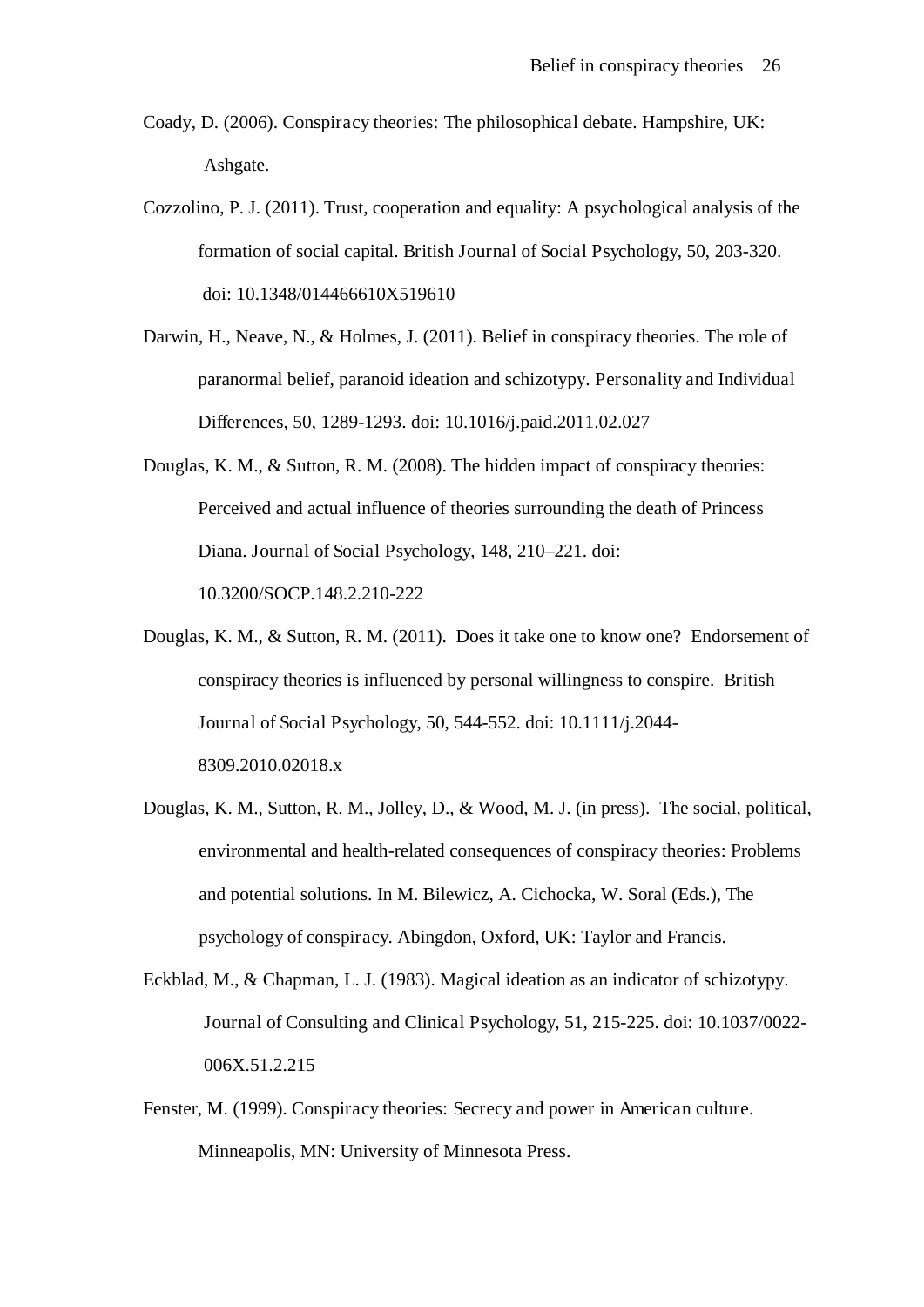- Furnham, A. (2013). Commercial conspiracy theories: A pilot study. Frontiers in Psychology, 4, 379. doi: 10.3389/fpsyg.2013.00379
- Gervais, W. M., & Norenzayan, A. (2012). Analytic thinking promotes religious disbelief. Science, 336, 493 - 496. doi: 10.1126/science.1215647
- Goertzel, T. (1994). Belief in conspiracy theories. Political Psychology, 15, 731–742.
- Griggs, R. A., Jackson, S. L., Marek, P. and Christopher, A. N. (1998) Critical thinking in introductory psychology texts and supplements. Teaching of Psychology, 25, 254–66.
- Groh, D. (1987). The temptation of conspiracy theory or: why do bad things happen to good people? Part I: Preliminary draft of a theory of conspiracy theories. In: Graumann. C.F. & Moscovici, S. (Eds.). Changing conceptions of conspiracy. (pp. 1-13). New York: Springer.
- Guthrie, S. E. (1993). Faces in the clouds: a new theory of religion. Oxford: Oxford University Press.
- Hayes, A. F. (2009). Beyond Baron and Kenny: Statistical mediation analysis in the new millennium. Communication Monographs, 76, 408-420. doi: 10.1080/03637750903310360
- Hayes, A. F. (2013). Introduction to mediation, moderation and conditional process analysis: A regression-based approach. New York: Guilford Press.
- Heider, F. & Simmel, M. (1944). An experimental study of apparent behavior. American Journal of Psychology, 57, 243-259.
- Imhoff, R., & Bruder, M. (2014). Speaking (un-)truth to power: Conspiracy mentality as a generalised political attitude. European Journal of Personality, 28, 25-43. doi: 10.1002/per.1930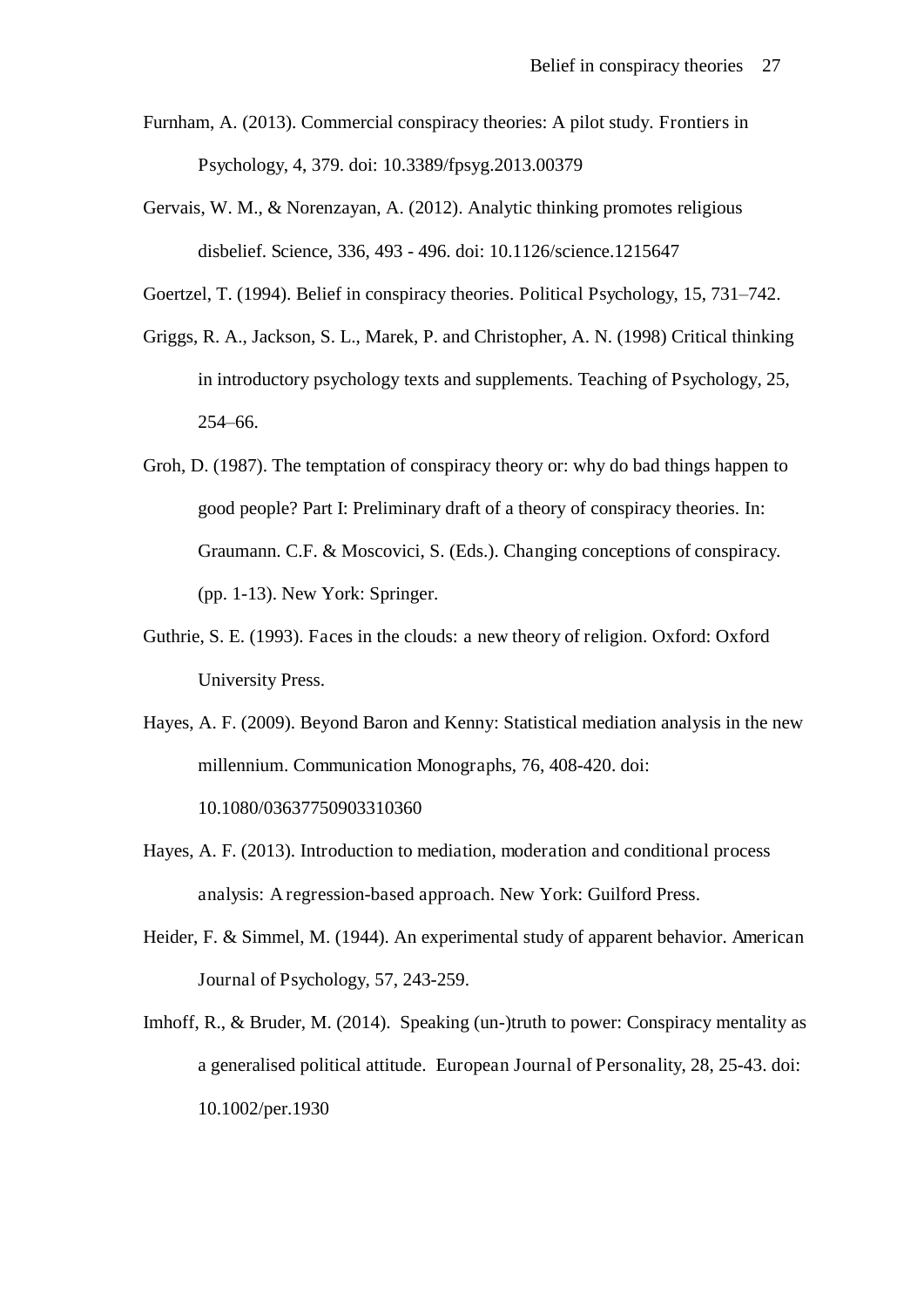- Jonason, P. K. & Webster, G. D. (2010). The dirty dozen: A concise measure of the dark triad. Psychological Assessment, 22, 420-432. doi: 10.1037/a0019265
- Jolley, D., & Douglas, K.M. (2014a). The social consequences of conspiracism: Exposure to conspiracy theories decreases the intention to engage in politics and to reduce one's carbon footprint. British Journal of Psychology, 105, 35-56. doi: 10.1111/bjop.12018
- Jolley, D., & Douglas, K.M. (2014b). The effects of anti-vaccine conspiracy theories on vaccination intentions. PLOS ONE, 9(2): e89177. doi: 10.1371/journal.pone.0089177
- Kelemen, D. (1999). The scope of teleological thinking in preschool children. Cognition, 70, 241-272. doi: 10.1016/S0010-0277(99)00010-4
- Kelemen, D. (2004). Are children "intuitive theists"? Reasoning about purpose and design in nature. Psychological Science, 15, 295-301. doi: 10.1111/j.0956- 7976.2004.00672.x
- Kelemen, D., & DiYanni, C. (2005). Intuitions about origins: Purpose and intelligent design in children's reasoning about nature. Journal of Cognition and Development, 6, 3-31. doi: 10.1207/s15327647jcd0601\_2
- Lanman, J. A. (2012). The importance of religious displays for belief acquisition and secularization. Journal of Contemporary Religion, 27, 49-65. doi: 10.1080/13537903.2012.642726
- Leman, P. J. & Cinnirella, M. (2007). A major event has a major cause: Evidence for the role of heuristics in reasoning about conspiracy theories. Social Psychological Review, 9, 18-28.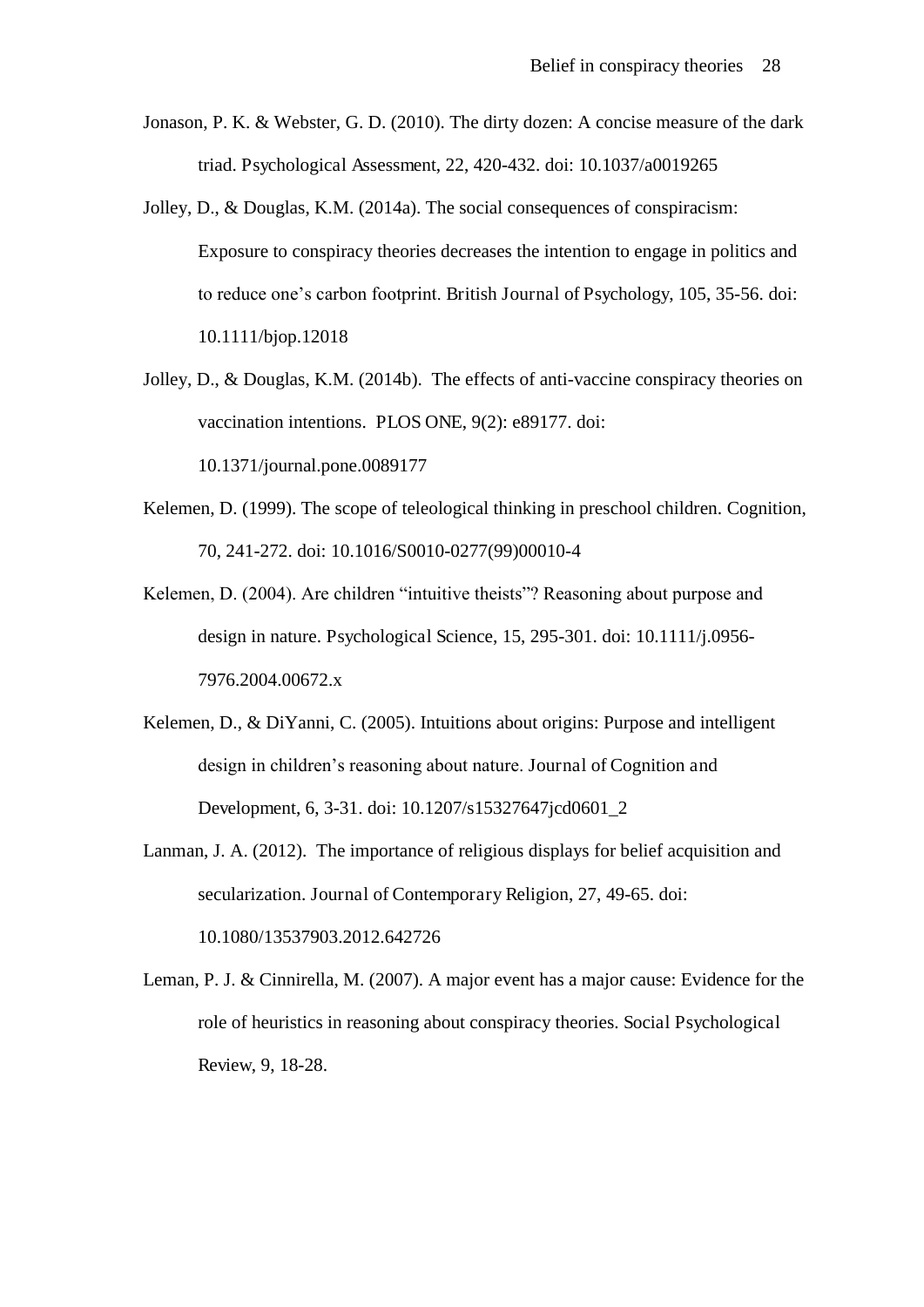- Lewandowsky, S., Oberauer, K., & Gignac, G. (2013). NASA faked the moon landing-Therefore (climate) science is a hoax: An anatomy of the motivated rejection of science. Psychological Science, 24, 622-633. doi: 10.1177/0956797612457686
- Lipsey, M., & Wilson, D. B. (2001). Practical meta-analysis. California: Sage Publications.
- McCauley, C. & Jacques, S. (1979). The popularity of conspiracy theories of presidential assassination: a Bayesian analysis. Journal of Personality and Social Psychology. 37, 637-644. doi: 10.1037/0022-3514.37.5.637
- McClure, J., Hilton, D. J., & Sutton, R. M. (2007). Judgements of voluntary and physical causes in causal chains: Probabilistic and social functionalist criteria for attributions. European Journal of Social Psychology, 37, 879-901. doi: 10.1002/ejsp.394
- McHoskey, J. W. (1995). Case closed? On the John F. Kennedy assassination: Biased assimilation of evidence and attitude polarization. Basic and Applied Social Psychology, 17, 395–409. doi: 10.1207/s15324834basp1703\_7
- Miller, S. (2002). Conspiracy theories: public arguments as coded social critiques. Argumentation and Advocacy, 39, 40-56.
- Newheiser, A. K., Farias, M., & Tausch, N. (2011). The functional nature of conspiracy beliefs: Examining the underpinnings of belief in the Da Vinci Code conspiracy. Personality and Individual Differences, 58, 1007-1011. doi: 10.1016/j.paid.2011.08.011
- Oliver, J. E., & Wood, T. J. (2014). Conspiracy theories and the paranoid style(s) of mass opinion. American Journal of Political Science, 58, 952-966. doi: 10.1111/ajps.12084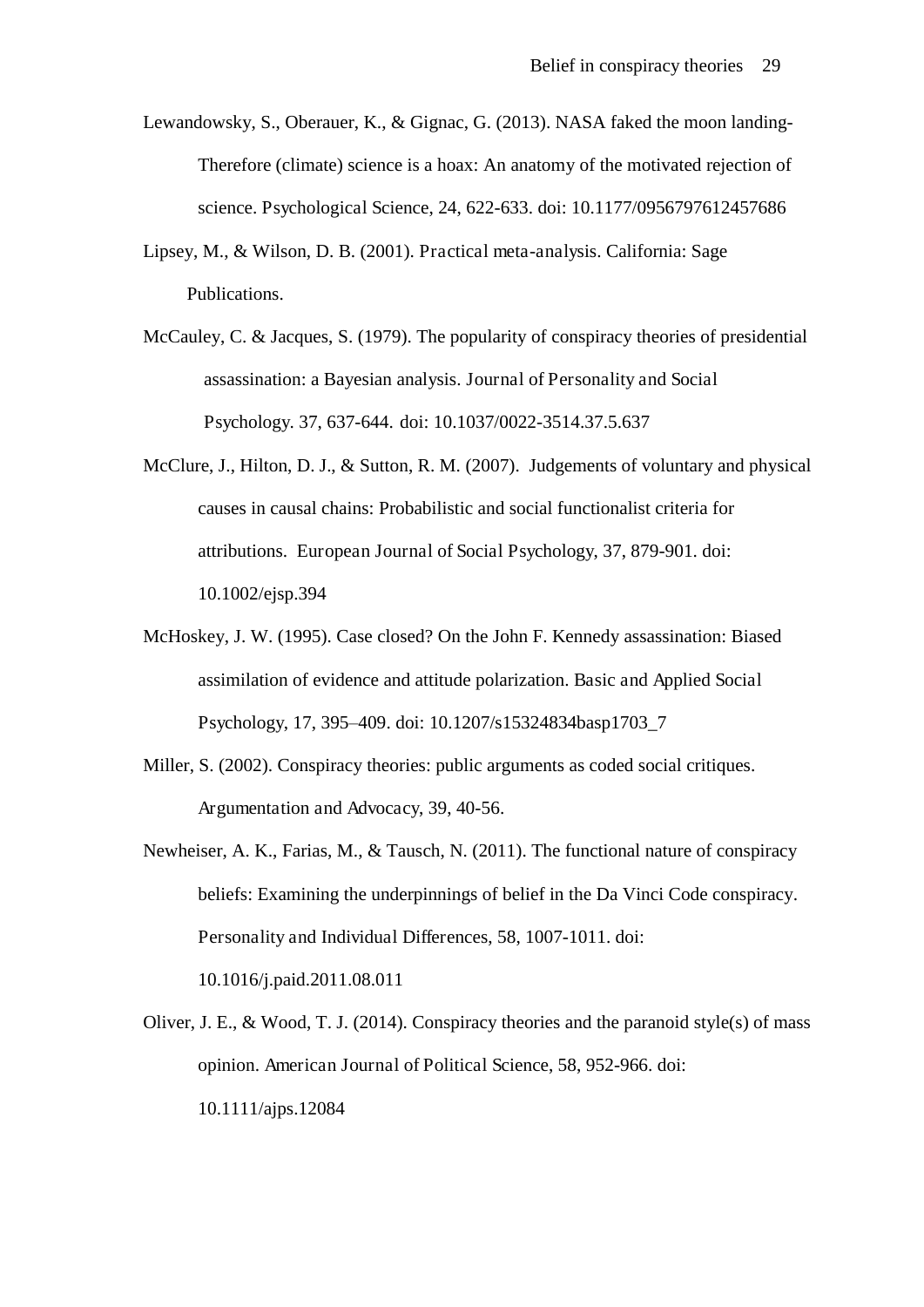- Peltzer, K. (2003). Magical thinking and paranormal beliefs among secondary and university students in South Africa. Personality and Individual Differences, 35, 1419-1426. doi: 10.1016/S0191-8869(02)00359-8
- Pennycook, G., Cheyne, J. A., Barr, N., Koehler, D. J., & Fugelsang, J. A. (2014). The role of analytic thinking in moral judgements and values. Thinking and Reasoning, 20, 188-214. doi: 10.1080/13546783.2013.865000
- Plomin, R. S. & Post, J. M. (1997). Political paranoia. New Haven, CT: Yale University Press.
- Riekki, T., Lindeman, M., & Raji, T. T. (2014). Supernatural believers attribute more intentions to random movement that skeptics: An fMRI study. Social Neuroscience, 9, 400-411. doi: http://dx.doi.org/10.1080/17470919.2014.906366
- Ritchie, S. J., Bates, T. C., & Plomin, R. (2015). Does learning to read improve intelligence? A longitudinal multivariate analysis in identical twins from age 7 to 16. Child Development, 86, 23-36. doi: 10.1111/cdev.12272
- Rosset, E. (2008). It's no accident: Our bias for intentional explanations. Cognition, 108, 771-780. doi: 10.1016/j.cognition.2008.07.001
- Rubin, Z. & Peplau, L. A. (1975). Who believes in a just world? Journal of Social Issues, 31, 65-89. doi: 10.1111/j.1540-4560.1975.tb00997.x
- Scholl, B. J., & Tremoulet, R. D. (2000). Perceptual causality and animacy. Trends in Cognitive Sciences, 4, 299-309. doi: 10.1016/S1364-6613(00)01506-0
- Sedlmeier, P., & Gigerenzer, G. (2001). Teaching Bayesian reasoning in less than two hours. Journal of Experimental Psychology: General, 130, 380-400. doi: 10.1037//0096-3445.130.3.380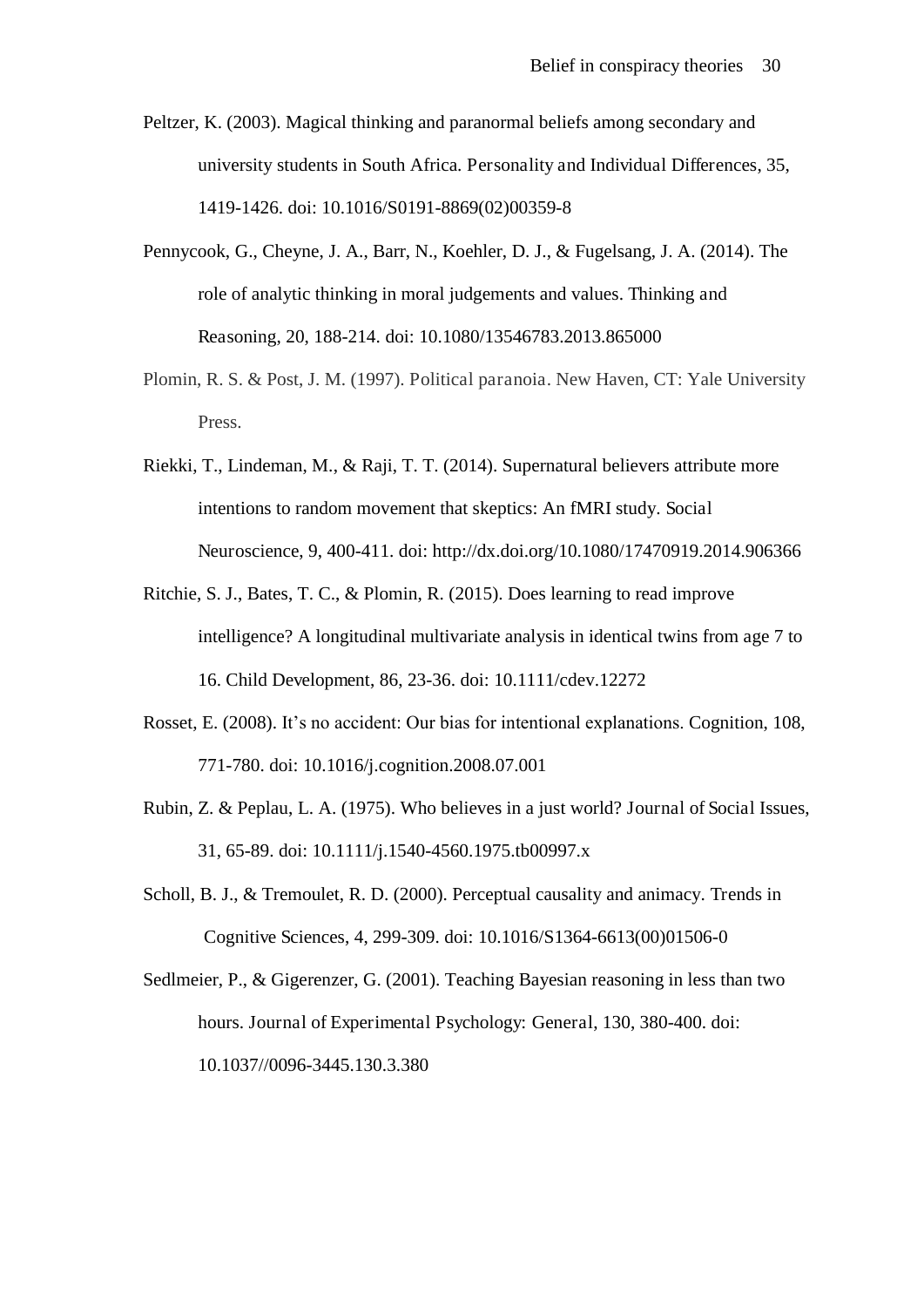- Shenhav, A., Rand, D. G., & Greene, J. D. (2012). Divine intuition: Cognitive style influences belief in god. Journal of Experimental Psychology: General, 141, 423- 428. doi: 10.1037/a0025391
- Snyder, C. R. & Fromkin, H. L. (1977). Abnormality as a positive characteristic: The development and validation of a scale measuring need for uniqueness. Journal of Abnormal Psychology, 86, 518-527. doi: 10.1037/0021-843X.86.5.518
- Stieger, S., Gumhalter, N., Tran, U. S., Voracek, M., & Swami, V. (2013). Girl in the cellar: A repeated cross-sectional investigation of belief in conspiracy theories about the kidnapping of Natascha Kampusch. Frontiers in Psychology, 4, 297. doi: 10.3389/fpsyg.2013.0029
- Sunstein, C. R. & Vermeule, A. (2009). Conspiracy theories: Causes and cures. Journal of Political Philosophy, 17, 202–227. doi: 10.1111/j.1467-9760.2008.00325.x
- Sutton, R. M., & Douglas, K. M. (2014). Examining the monological nature of conspiracy theories. In J-W. van Prooijen & P. A. M. van Lange (Eds.), Power, politics and paranoia: Why people are suspicious of their leaders pp. 254-272. Cambridge, UK: Cambridge University Press.
- Swami, V. (2012). Social Psychological Origins of Conspiracy Theories: The Case of the Jewish Conspiracy Theory in Malaysia. Frontiers in Psychology, 3, 280. doi: 10.3389/fpsyg.2012.00280
- Swami, V., & Coles, R. (2010). The truth is out there: Belief in conspiracy theories. The Psychologist, 23, 560-563.
- Swami, V., Chamorro-Premuzic, T., & Furnham, A. (2010). Unanswered questions: A preliminary investigation of personality and individual difference predictors of 9/11 conspiracist beliefs. Applied Cognitive Psychology, 24, 749–761. doi: 10.1002/acp.1583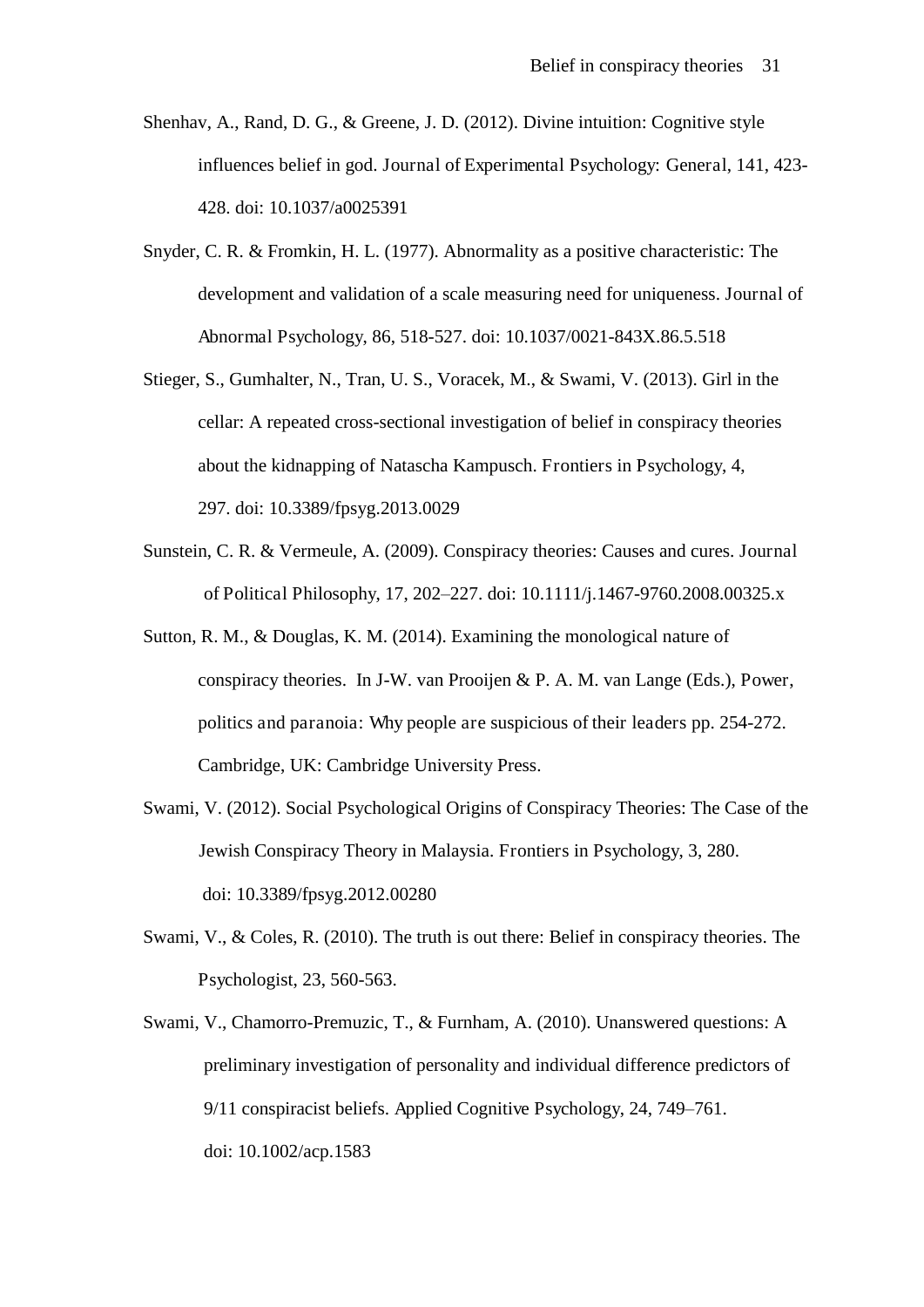- Swami, V., Coles, R., Stieger, S., Pietschnig, J., Furnham, A., Rehim, S., Voracek, M. (2011). Conspiracist ideation in Britain and Austria: Evidence of a monological belief system and associations between individual psychological differences and real-world and fictitious conspiracy theories. British Journal of Psychology, 102, 443-463. doi: 10.1111/j.2044-8295.2010.02004.x
- Swami, V., Voracek, M., Stieger, S., Tran, U. S., & Furnham, A. (2014). Analytic thinking reduces belief in conspiracy theories. Cognition, 133, 572-585. [10.1016/j.cognition.2014.08.006](http://dx.doi.org/10.1016/j.cognition.2014.08.006)
- Thompson, M. M., Naccarato, M. E., & Parker, K. E. (1989). Assessing cognitive need: The development of the personal need for structure and personal fear of invalidity scale. Paper presented at the Annual Meeting for the Canadian Psychological Society. Halifax, Nova Scotia, Canada.
- Toplak, M. E., & Stanovich, K. E. (2003). Associations between myside bias on an informal reasoning task and amount of post-secondary education. Applied Cognitive Psychology, 17, 851-860. doi: 10.1002/acp.915
- Tversky, A., & Kahneman, D. (1983). Extensional versus intuitive reasoning: The conjunction fallacy in probability judgement. Psychological Review, 90, 293- 315. doi: 10.1037/0033-295X.90.4.293
- Uscinski. J. E., & Parent, J. M. (2014). American conspiracy theories. New York: Oxford University Press.
- van Prooijen, J.-W., & Jostmann, N. B. (2013). Belief in conspiracy theories: The influence of uncertainty and perceived morality. European Journal of Social Psychology , 43, 109-115. doi: 10.1002/ejsp.1922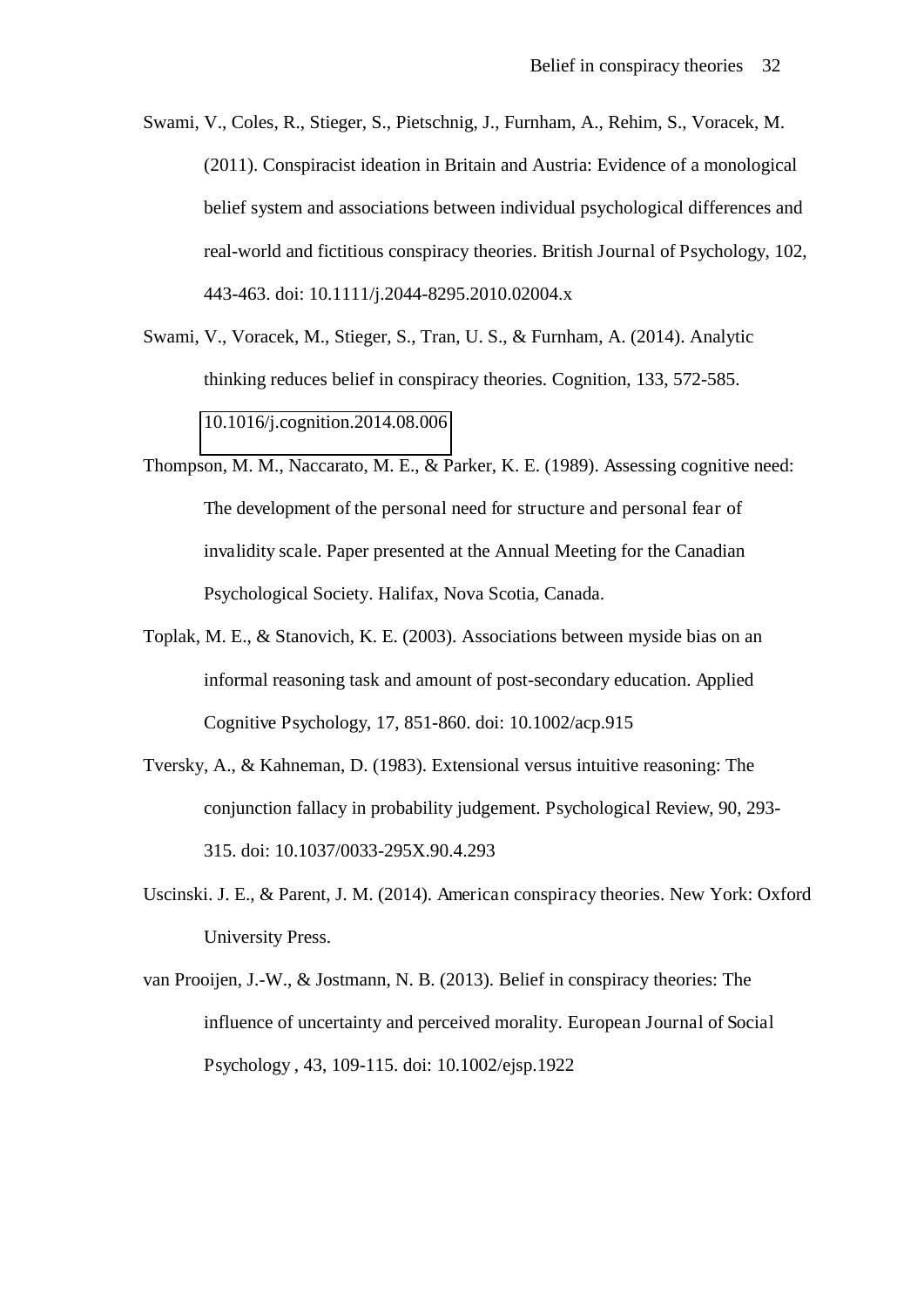- van Prooijen, J.-W., & van Dijk, E. (2014). When consequence size predicts belief in conspiracy theories: The moderating role of perspective taking. Journal of Experimental Social Psychology, 55, 63-73. doi: 10.1016/j.jesp.2014.06.006
- Waytz, A., Cacioppo, J., & Epley, N. (2010). Who sees human? The stability and importance of individual differences in anthropomorphism. Perspectives on Psychological Science, 5, 219-232. doi: 10.1177/1745691610369336
- Welzel, C., Inglehart, R., & Deutsch, F. (2005). Social Capital, Voluntary Associations and Collective Action: Which Aspects of Social Capital Have the Greatest 'Civic' Payoff? Journal of Civic Society, 2, 121-146. doi: 10.1080/17448680500337475
- Wood, M. J., & Douglas, K. M. (2013). "What about building 7?" A social psychological study of online discussion of 9/11 conspiracy theories. Frontiers in Psychology, 4, 409. doi: 10.3389/fpsyg.2013.00409
- Wood, M., Douglas, K. M., & Sutton, R. M. (2012). Dead and alive: Beliefs in contradictory conspiracy theories. Social Psychological and Personality Science, 3, 767-773. doi: 10.1177/1948550611434786
- Yamagishi, T. & Yamagishi, M. (1994). Trust and commitment in the United States and Japan. Motivation and Emotion, 18, 129-166.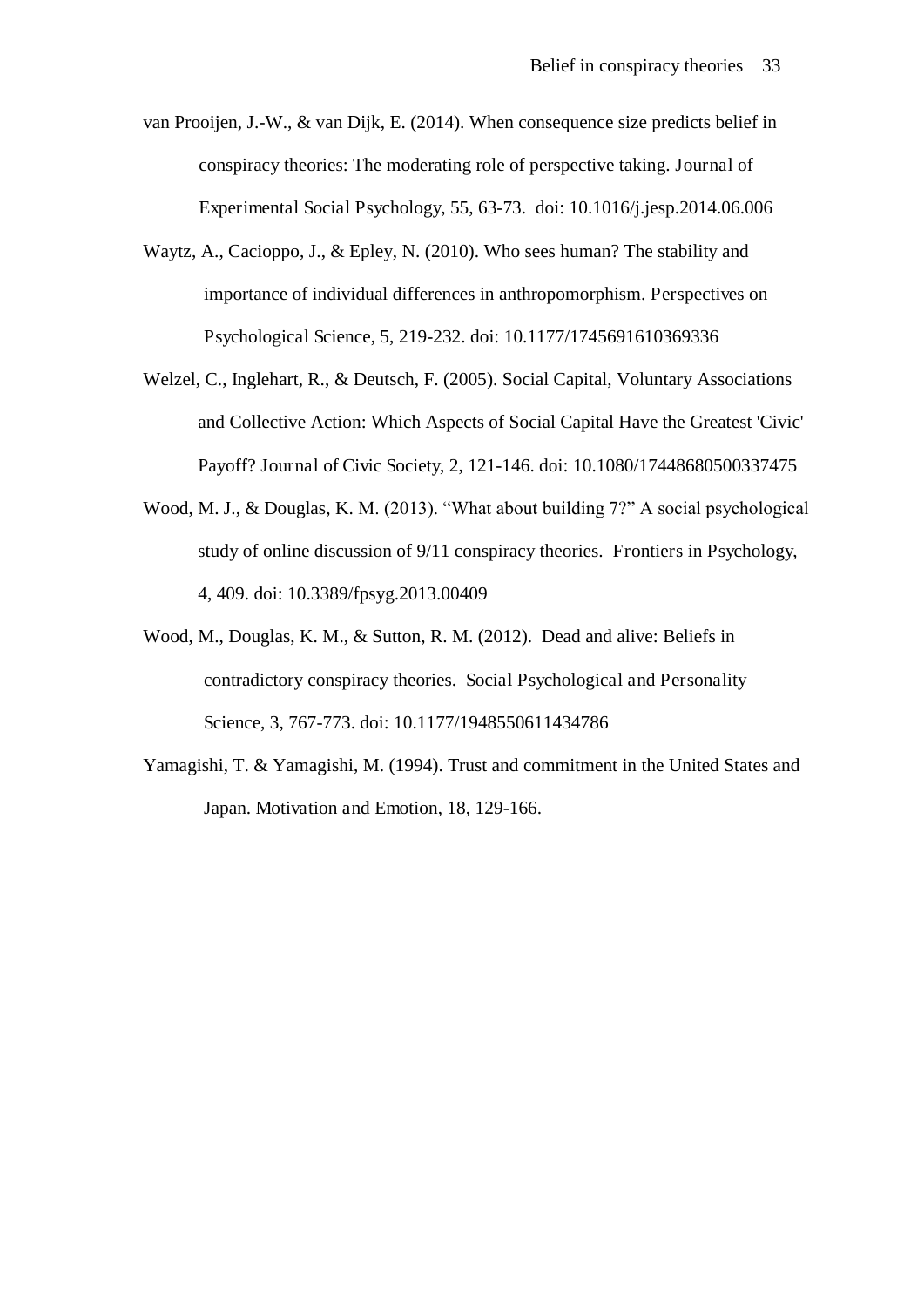| Measures                         | M(SD)        | 1.                | 2.                | 3.     | 4.                                    | 5.                       | 6.                | 7.                | 8.                | 9.       |
|----------------------------------|--------------|-------------------|-------------------|--------|---------------------------------------|--------------------------|-------------------|-------------------|-------------------|----------|
| 1. Conspiracy<br>belief          | 2.75(1.28)   | $\qquad \qquad -$ | $.35**$           | $.17*$ | $-.20**$                              | $-.09$                   | $.27**$           | $-.13+$           | $-13+$            | $-.06$   |
| 2. Anthropo-<br>morphism         | 3.67(1.55)   |                   | $\qquad \qquad -$ | .11    | $-.28***$                             | $-.36***$                | .12               | $-.21**$          | $-.11$            | $-.09$   |
| 3. Perceived<br>intentionality   | 3.23(1.18)   |                   |                   | $- -$  | .02                                   | $-.02$                   | $.12+$            | .03               | $-.02$            | .05      |
| 4. Age                           | 32.4 (12.20) |                   |                   |        | $\hspace{0.05cm}$ – $\hspace{0.05cm}$ | $.23**$                  | $.12+$            | $.21**$           | $.21**$           | .04      |
| 5. Religiosity                   | 1.74(.90)    |                   |                   |        |                                       | $\overline{\phantom{m}}$ | $.34***$          | $.19**$           | $-.02$            | $.16*$   |
| 6. Political<br>conservatism     | 3.46(1.46)   |                   |                   |        |                                       |                          | $\qquad \qquad -$ | .02               | $-.01$            | .07      |
| 7. Education level               | 3.68(0.78)   |                   |                   |        |                                       |                          |                   | $\qquad \qquad -$ | $.28***$          | $.29***$ |
| 8. Annual<br>household<br>income | 5.08(2.98)   |                   |                   |        |                                       |                          |                   |                   | $\qquad \qquad -$ | $.46***$ |
| 9. Socioeconomic<br>status       | 2.96(1.73)   |                   |                   |        |                                       |                          |                   |                   |                   |          |

**Table 1.** Means, (standard deviations) and correlations between all variables measured in Study 1.

 $\frac{}{\ast}$  p < .05,  $\frac{}{\ast\ast}$  p < .01,  $\frac{}{\ast\ast\ast}$  p < .001, + p < .10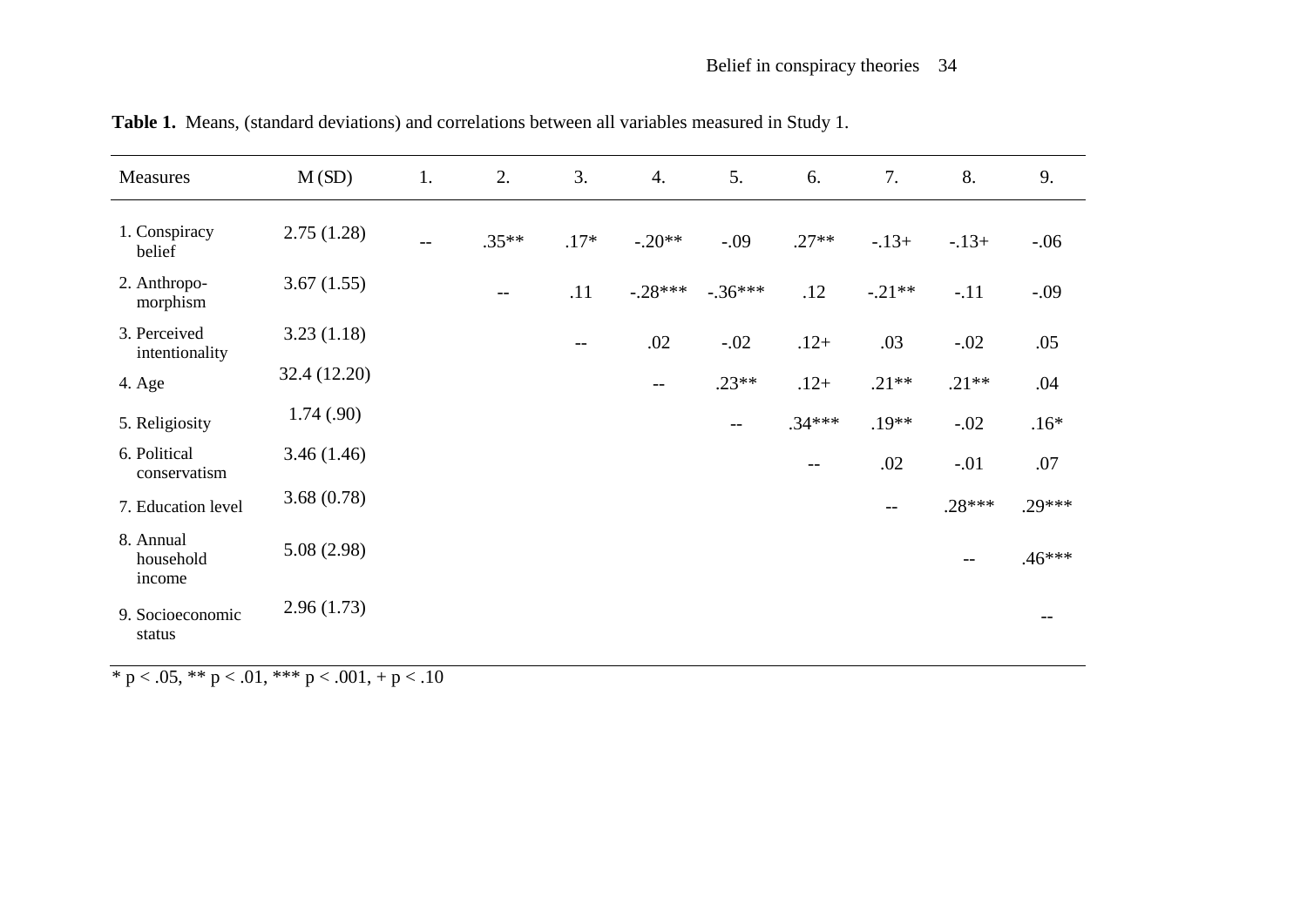|                    | <b>Table 2.</b> Regression coefficients for the analyses of Study 1 (dependent variable is |  |  |  |
|--------------------|--------------------------------------------------------------------------------------------|--|--|--|
| conspiracy belief) |                                                                                            |  |  |  |

| Predictor variable       | β       | t         |
|--------------------------|---------|-----------|
| Anthropomorphism         | .249    | $3.65***$ |
| Perceived intentionality | .130    | $2.00*$   |
| Age                      | $-.160$ | $-2.27*$  |
| Religiosity              | .078    | 1.10      |
| Political conservatism   | .224    | $3.26**$  |
| <b>Education</b> level   | $-.051$ | $-.73$    |
| Annual household income  | .030    | .40       |
| Socioeconomic status     | $-.037$ | $-.50$    |

\_\_\_\_\_\_\_\_\_\_\_\_\_\_\_\_\_\_\_\_\_\_\_\_\_\_\_\_\_\_\_\_\_\_\_\_\_\_\_\_\_\_\_\_\_\_\_\_\_\_\_\_\_\_\_\_\_\_\_\_\_\_\_\_\_\_\_\_\_\_\_

| ж    | p < .05  |
|------|----------|
| $**$ | p < .01  |
| ***  | p < .001 |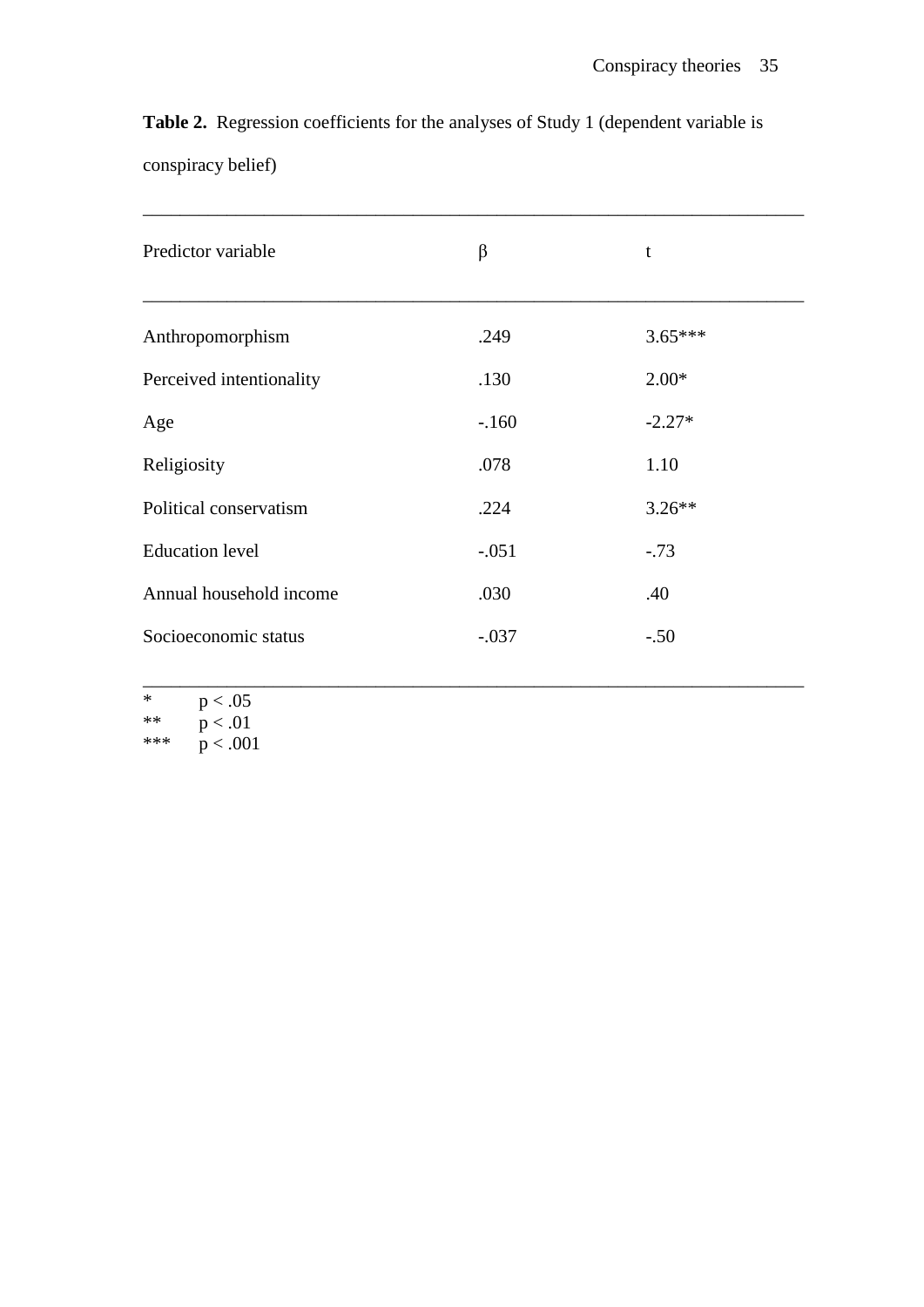**Table 3.** Simple mediation of the indirect effects of education level on belief in conspiracy theories through anthropomorphism, and responses on the Heider and Simmel task (Study 1).

|                   | Effect    | <b>Boot SE</b> | <b>BootLLCI</b> | <b>BootULCI</b> |
|-------------------|-----------|----------------|-----------------|-----------------|
|                   |           |                |                 |                 |
| <b>TOTAL</b>      | $-0.0566$ | .0436          | $-1573$         | .0174           |
| Anthropomorphism  | $-.0631$  | .0369          | $-.1593$        | $-.0075$        |
| Heider and Simmel | .0066     | .0171          | $-.0212$        | .0504           |
|                   |           |                |                 |                 |

\_\_\_\_\_\_\_\_\_\_\_\_\_\_\_\_\_\_\_\_\_\_\_\_\_\_\_\_\_\_\_\_\_\_\_\_\_\_\_\_\_\_\_\_\_\_\_\_\_\_\_\_\_\_\_\_\_\_\_\_\_\_\_\_\_\_\_\_\_\_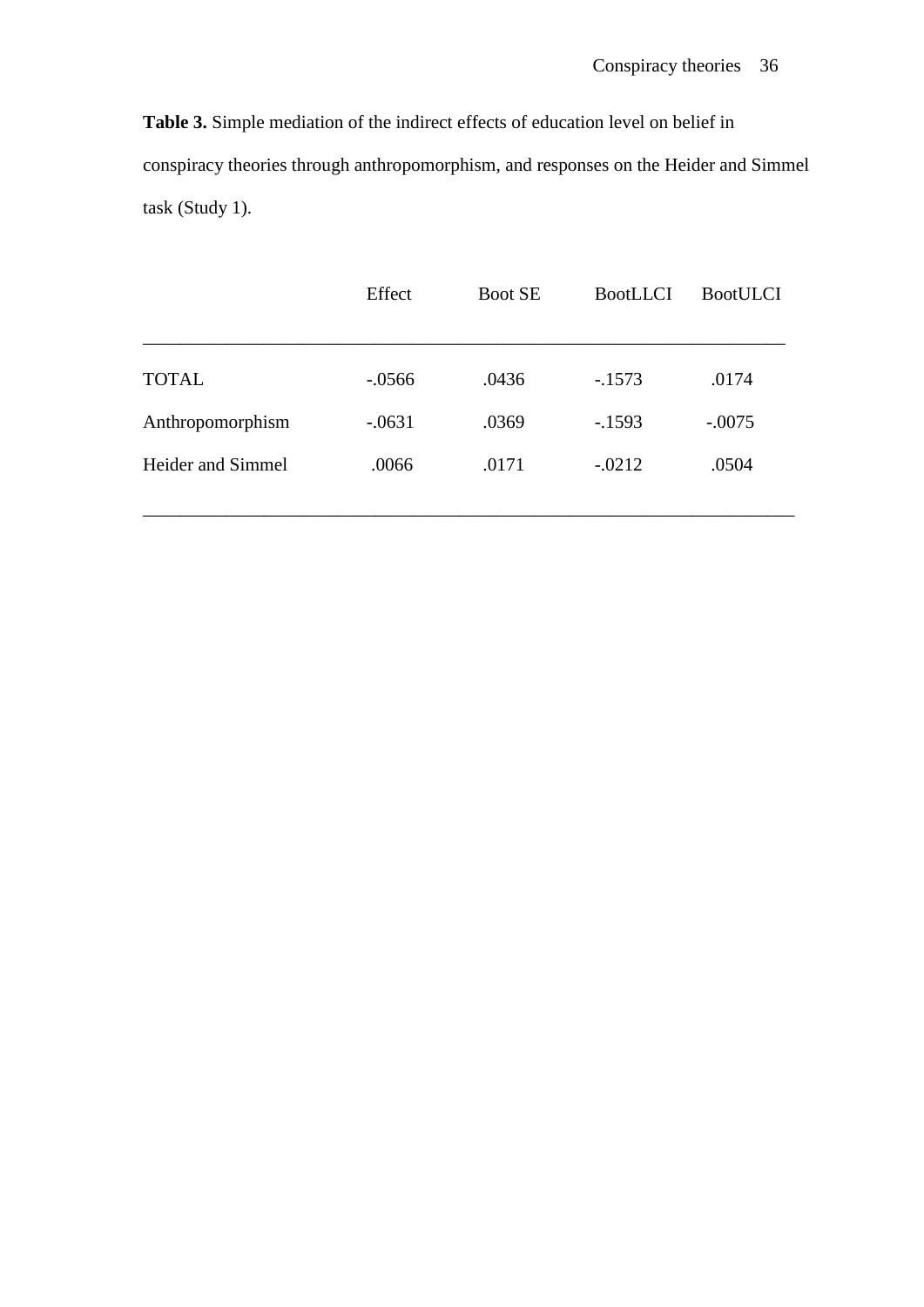| Measures                                                                         | M(SD)         | 1.                       | 2.      | 3.       | 4.                       | 5.       | 6.       | 7.       | 8.                | 9.       | 10.       |  |
|----------------------------------------------------------------------------------|---------------|--------------------------|---------|----------|--------------------------|----------|----------|----------|-------------------|----------|-----------|--|
| 1. Conspiracy<br>belief                                                          | 2.40(1.19)    | $\overline{\phantom{a}}$ | $.41**$ | $.22*$   | $-.08$                   | $.19**$  | $.28**$  | $-.26**$ | $-.12*$           | $-16$    | $.52***$  |  |
| 2. Anthropo-<br>morphism                                                         | 3.64(1.59)    |                          | $-\,-$  | $.25***$ | $-.23**$                 | $.09+$   | .07      | $-.19**$ | $-.07$            | $-.05$   | .49***    |  |
| 3. Perceived<br>intentionality                                                   | 2.95(1.26)    |                          |         | $- -$    | .03                      | .03      | .00.     | $-.05$   | .02               | $-.01$   | $.22***$  |  |
| 4. Age                                                                           | 35.45 (13.05) |                          |         |          | $\overline{\phantom{m}}$ | $.26***$ | $.20***$ | .09      | $.08\,$           | $-.01$   | $-.25***$ |  |
| 5. Religiosity                                                                   | 2.01(1.07)    |                          |         |          |                          | $-$      | $.33***$ | .00.     | $-.04$            | $-.04$   | $.14*$    |  |
| 6. Political<br>conservatism                                                     | 3.58(1.67)    |                          |         |          |                          |          | $- -$    | .03      | $.13*$            | .10      | .02       |  |
| 7. Education level                                                               | 3.71(0.80)    |                          |         |          |                          |          |          | $--$     | $.31***$          | $.27***$ | $-.15**$  |  |
| 8. Annual<br>household<br>income                                                 | 5.39(3.04)    |                          |         |          |                          |          |          |          | $\qquad \qquad -$ | .59***   | $-16**$   |  |
| 9. Socioeconomic<br>status                                                       | 3.34(1.60)    |                          |         |          |                          |          |          |          |                   | $-$      | $-.09$    |  |
| 10. Paranormal<br>belief<br>$*_{n}$ < 05 $*_{n}$ < 01 $*_{n}$ < 001 $+$ $n$ < 10 | 3.93(0.68)    |                          |         |          |                          |          |          |          |                   |          | $--$      |  |

**Table 4.** Means, (standard deviations) and correlations between all variables measured in Study 2.

\* p < .05, \*\* p < .01, \*\*\* p < .001, + p < .10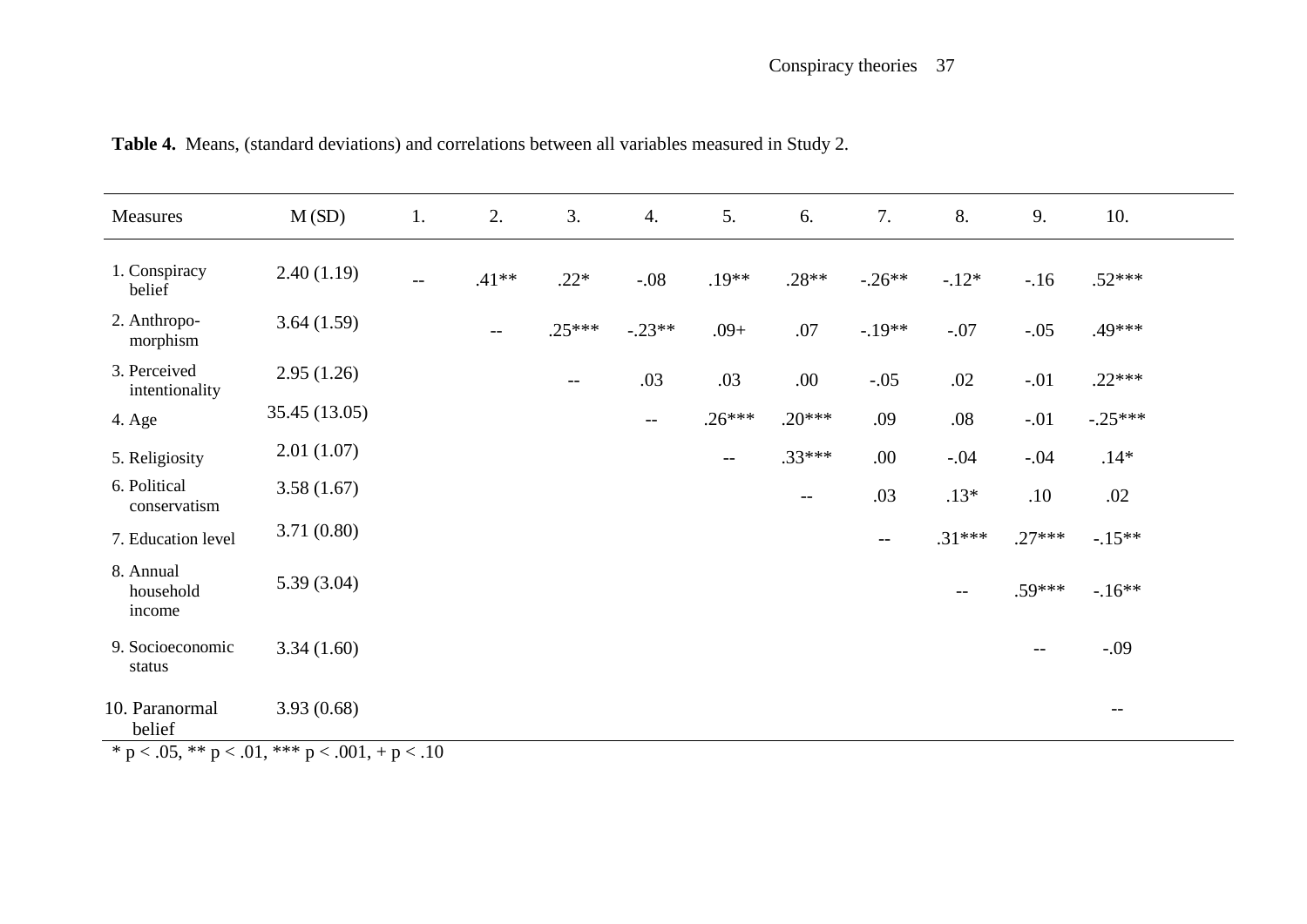**Table 5.** Regression coefficients for the analyses of Study 2 (dependent variable is conspiracy belief).

| $\beta$ | t         |
|---------|-----------|
| .166    | $3.21**$  |
| .085    | $1.89+$   |
| .007    | .144      |
| .021    | .45       |
| .263    | 5.68***   |
| $-.134$ | $-2.77**$ |
| .050    | .919      |
| $-.150$ | $-2.77**$ |
| .394    | $7.71***$ |
|         |           |

\_\_\_\_\_\_\_\_\_\_\_\_\_\_\_\_\_\_\_\_\_\_\_\_\_\_\_\_\_\_\_\_\_\_\_\_\_\_\_\_\_\_\_\_\_\_\_\_\_\_\_\_\_\_\_\_\_\_\_\_\_\_\_\_\_\_\_\_\_\_\_

- $+$  p = .060<br>\* n < 05
- \*  $p < .05$ <br>\*\*  $p < .01$
- \*\*  $p < .01$ <br>\*\*\*  $p < .00$
- $p < .001$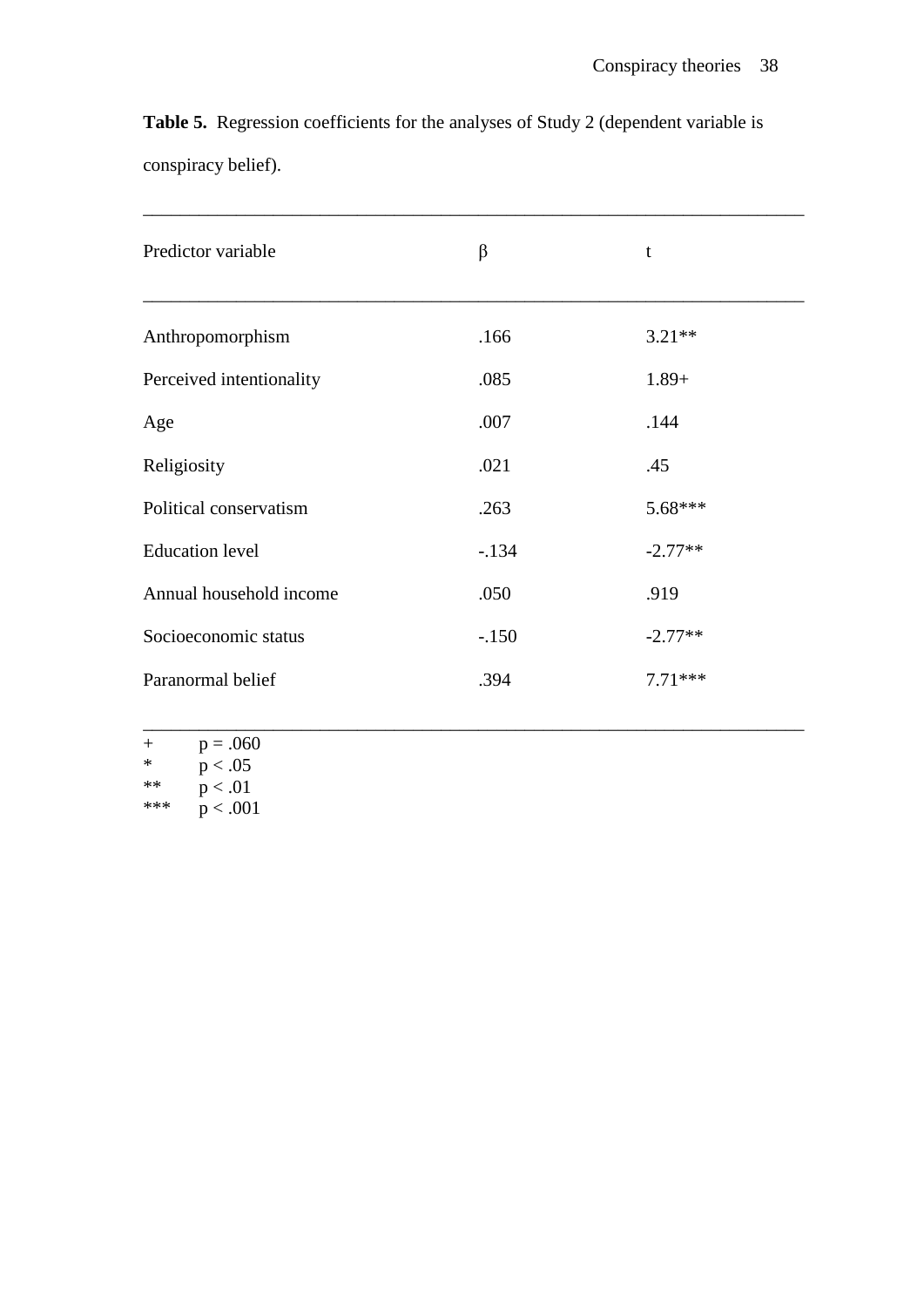**Table 6.** Simple mediation of the indirect effects of education level on belief in conspiracy theories through anthropomorphism, responses on the Heider and Simmel task, and paranormal belief (Study 2).

|                   | Effect   | <b>Boot SE</b> | BootLLCI | <b>BootULCI</b> |
|-------------------|----------|----------------|----------|-----------------|
|                   |          |                |          |                 |
| <b>TOTAL</b>      | $-.1055$ | .0479          | $-.2036$ | $-0.0143$       |
| Anthropomorphism  | $-.0444$ | .0221          | $-.1028$ | $-.0121$        |
| Heider and Simmel | $-.0084$ | .0095          | $-.0380$ | .0030           |
| Paranormal belief | $-.0526$ | .0344          | $-.1234$ | .0122           |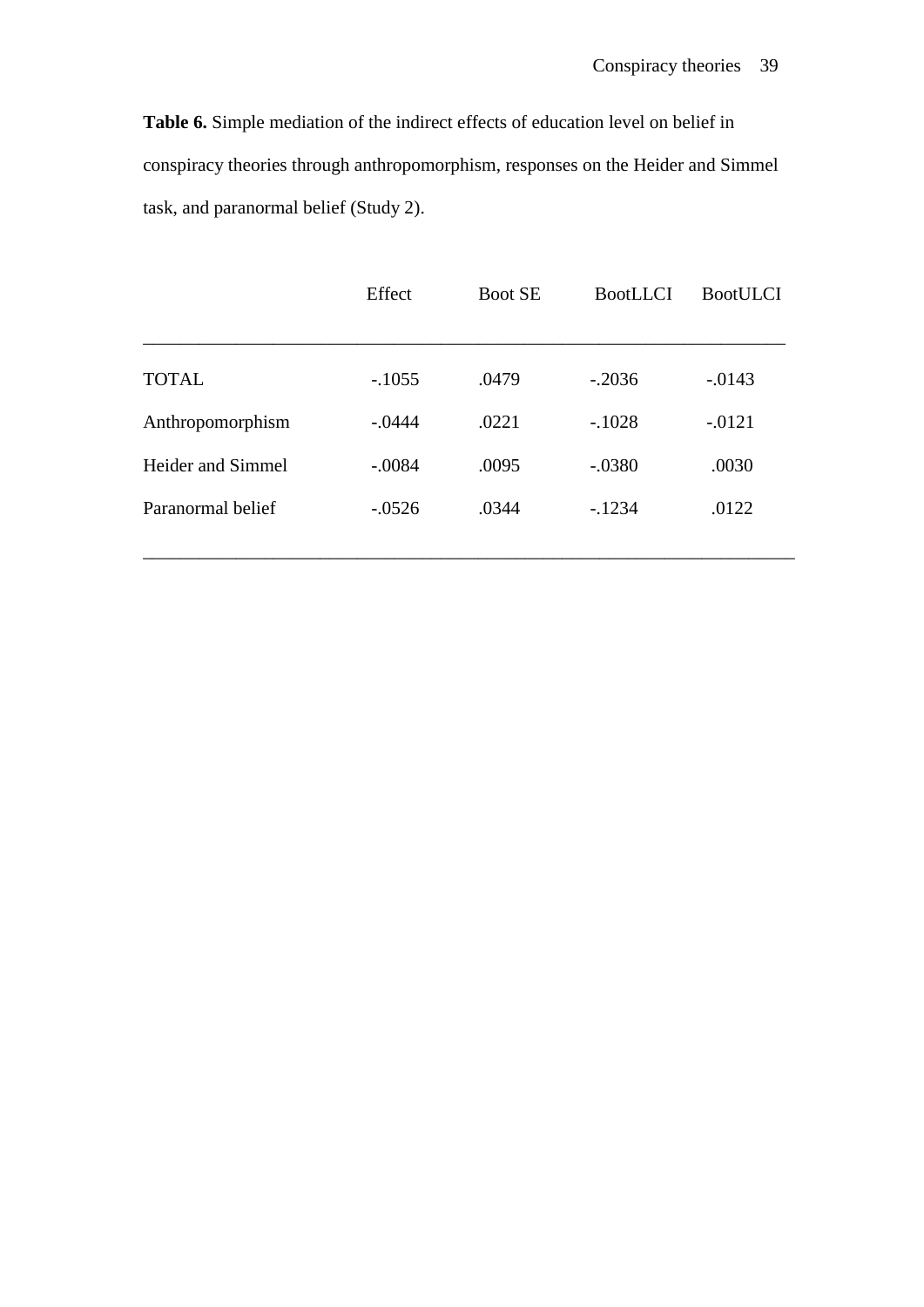#### **Footnotes**

- 1 The current study was part of a larger-scale investigation including measures that form part of a separate project. These were the extent to which participants felt that they themselves would take part in real-world conspiracies if placed in the situation of the alleged conspirators (Douglas & Sutton, 2011), personal need for structure (Thompson, Naccarato & Parker, 1989), desirability of control (Burger & Cooper, 1979), just world beliefs (Rubin & Peplau, 1975), trust (Goertzel, 1994; Yamagishi & Yamagishi, 1994), the dark triad of personality (Jonason & Webster, 2010), and immanent justice reasoning based on ambiguous scenarios (Callan, Sutton, Harvey & Dawtry, 2014). We also included paranormal beliefs in this study (Eckblad  $\&$ Chapman, 1983) but due to an error in the randomization of scales, we were not able to analyse the results.
- 2 A meta-analysis showed that the weighted mean correlation between conspiracy belief and education level across Studies 1 and 2 (fixed effects) was significant,  $r = -0.21$ , 95% CI =  $[-29, -13]$ ,  $Z = 4.93$ ,  $p < .001$  (Lipsey & Wilson, 2001).
- 3 We measured these variables again in Study 2, and in contrast to Study 1 they were significantly correlated. Note however that a Fisher r-to-z transformation revealed that the coefficients for Study 1 and Study 2 were not significantly different  $(z = -161$ ,  $p = .107$ ). Therefore, the different finding across the two studies could simply be due to variation around conventional p-values.
- 4 As was the case for Study 1, Study 2 was part of a larger-scale investigation including measures that form part of a separate project. These were uniqueness-seeking (Snyder & Fromkin, 1977), preference for intentional causes as attributions (McClure et al., 2007), social capital (Cozzolino, 2011; Welzel, Ingelhard & Deutsch, 2005), just